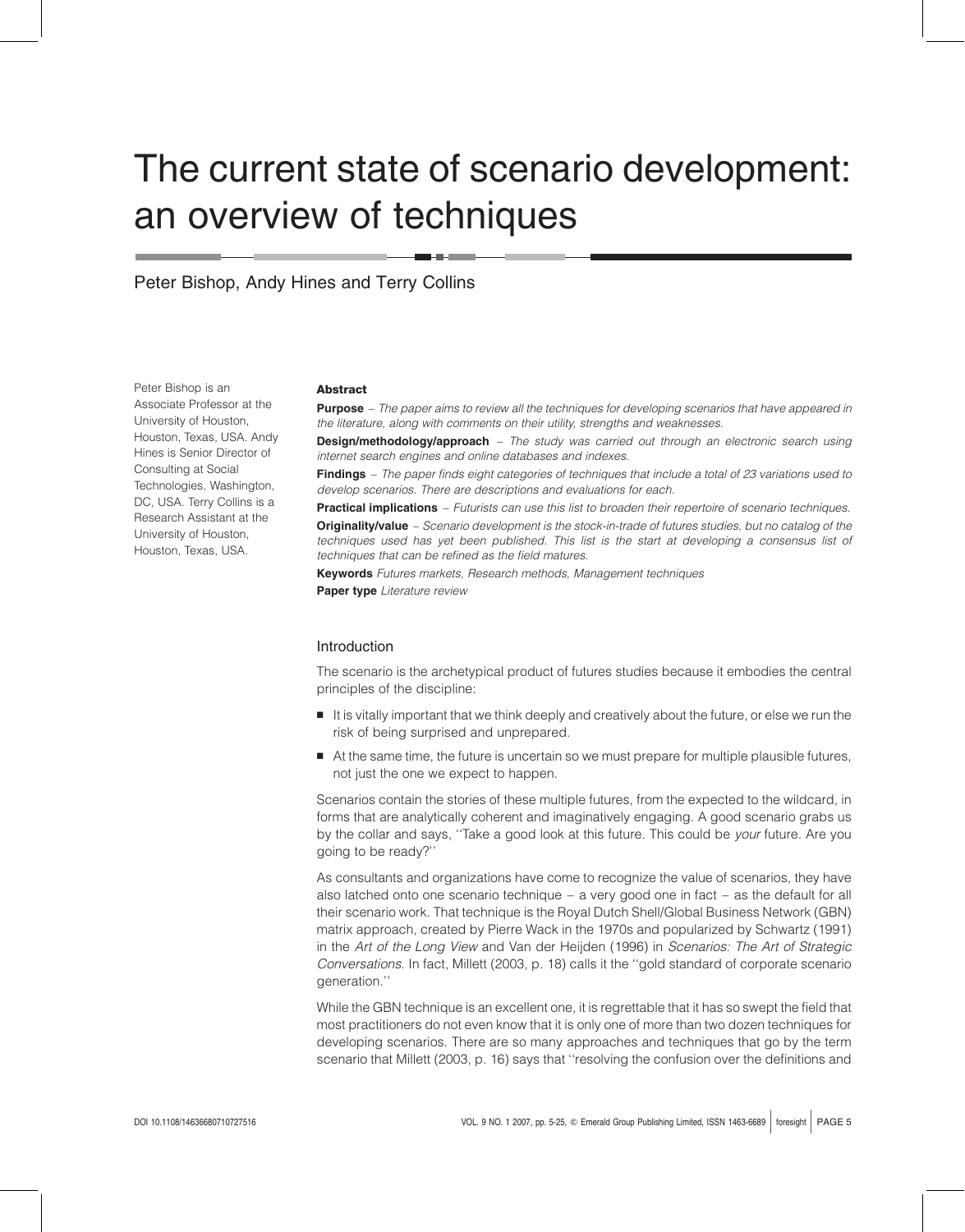methods of scenarios is the first necessary step to bring the value of scenario thinking and development to a wider audience.'' A number of overview pieces have been published recently that respond to Millett's requirements. First, we will address the confusions and definitions, describe our research approach, then review the overview pieces, and finally move into the analysis of the specific scenario techniques.

# **Confusions**

This section addresses three primary confusions in the scenario literature[1]:

- 1. Perhaps the most common confusion when discussing scenarios is equating scenario development with scenario planning. We suggest that ''scenario planning'' has more to do with a complete foresight study, where scenario development is concerned more specifically with creating actual stories about the future. Scenario planning is a far more comprehensive activity, of which scenario development is one aspect.
- 2. A more subtle confusion is equating the term ''scenario'' with ''alternative future.'' In other words, all descriptions of alternative futures are deemed to be scenarios. A more narrow definition of scenario would focus only on stories about alternative futures. With this narrow definition, other forecasting methods might produce alternative futures, but not scenarios. In practice, however, the broader definition of scenario as alternative future, whether they are in story form or not, has prevailed. Thus, the complete collection of methods for scenario development includes almost all forecasting methods since they also produce alternative futures. In fact, very little is said about the actual creation of the stories in most methods. More attention is paid to generating the scenario kernel or logic, which can be done by any number of methods. We decided that it does not make sense to fight the battle for a narrower definition, and thus our list of methods is based on current practice and includes the incorporation of forecasting methods whether or not they produce a story.
- 3. The third confusion involves equating the terms methods and techniques. These terms are used interchangeably in the literature and in practice. There are subtle differences in the terms, with method being focused more on the steps for carrying out the process and technique focusing more in the particular way in which the steps are carried out. As above, however, we bow to the practicalities that the terms are used interchangeably, and do not see it useful to try and make the distinction at this point.

#### **Definitions**

Being a new field, futures studies is blessed with an abundance of creative and entrepreneurial practitioners who develop excellent approaches and methods to suit the needs of their clients. After a while, however, the growth becomes chaotic. One solution, as noted above, is to focus on one technique and stick with that. While that solution does reduce the chaos, it does not make the best use of the techniques that others have created and are using.

However, even the most basic vocabulary is used every which way in this field. Therefore, before beginning our review of scenario techniques, we have to decide on what a technique is in the first place, as opposed to an approach, or a method, or a tool. Therefore, we offer the following (small) glossary to distinguish these terms from each other so the reader knows what we are talking about and in hopes that others might use the terms in a similar fashion.

We begin first with a *project*. The futures project is the largest unit of professional work. It includes the sum total of the objectives, the team, the resources and the methods employed in anticipating and influencing the future. Projects may be simple, involving just one product and technique, or complex, involving many steps each of which produces one or more products and uses one or more techniques.

The process that one employs in conducting a project is the *approach*. The approach consists of an ordered series of steps to accomplish the objectives of the project. Every project has an approach, whether it is explicitly articulated at the beginning or not. Some approaches are widely practiced, such as the approach to develop a strategic plan.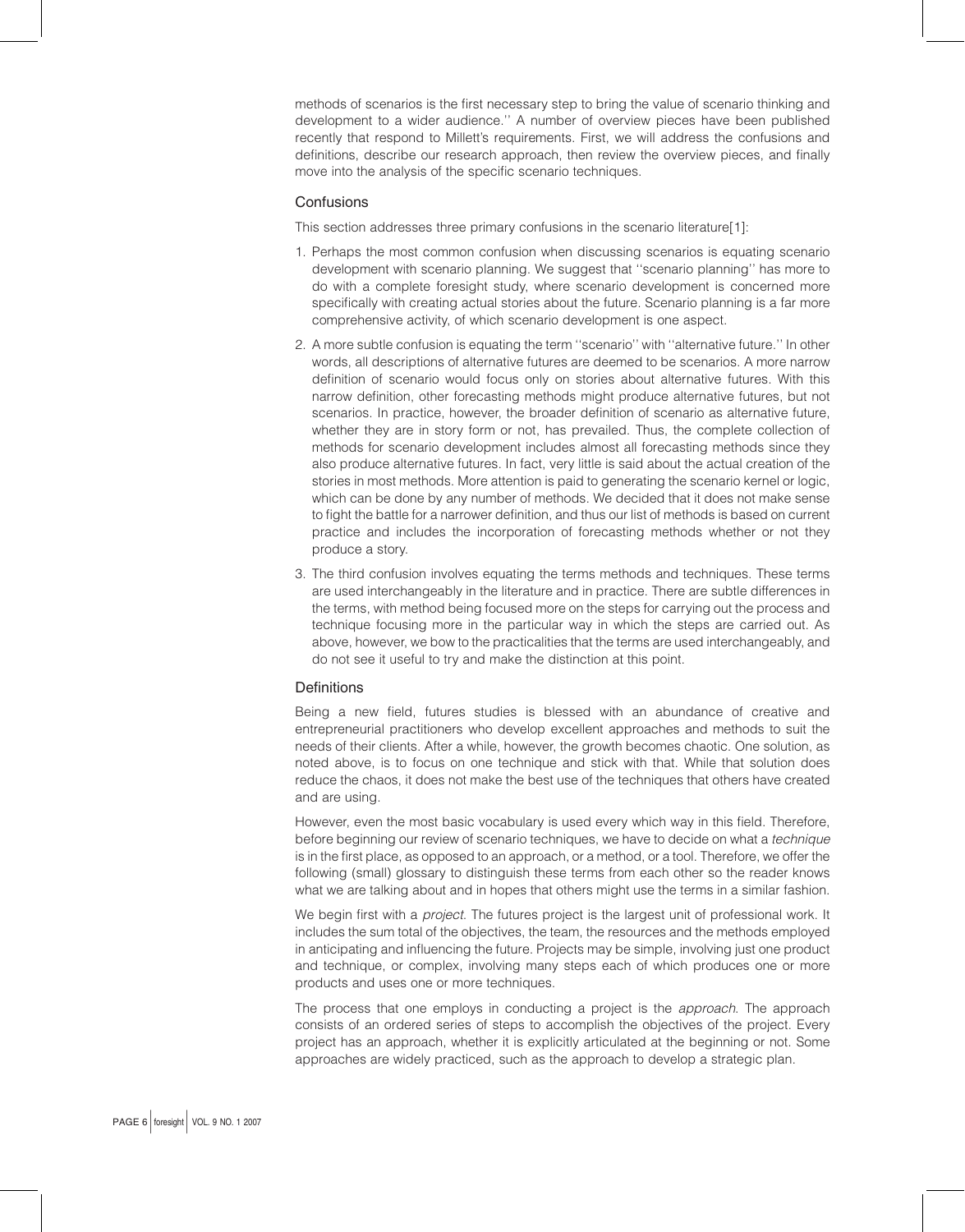A generic approach to a comprehensive foresight project is outlined in the six steps shown in Table I.

This approach was used to classify best foresight practices in a forthcoming publication (Hines and Bishop, 2006).

There are many other examples of comprehensive approaches to foresight. At the Association of Professional Futurists' 2004 Professional Development Conference, two of these were described:

- 1. The Futures Lab in Austin, Texas uses an approach to product and business development that they recently described in Futures Frequencies (Woodgate and Pethrick, 2004).
- 2. The Futures Management Group in Eltville, Germany uses a ''lenses'' approach to strategy development, as described in *Der ZukunftsManager (The Future Manager)* (Micic, 2003).

In fact, most professional futurists and consultants use a favorite approach that they have honed over time.

Each approach produces one or more products or deliverables that satisfy the objectives of the project. The product is the final result of the work done in the approach – as a report, a database of trends, scenarios in various forms, a strategic plan and many more. Usually each step in the approach generates a product and together they form the deliverable from the project.

A method or technique is the systematic means that a professional uses to generate a product. We found that method and technique are used rather interchangeably in the literature so it is hard to pick just one. Method carries a solid, organized, even an academic connotation where technique seems to relate more to style than to substance. In a review of terms in articles about scenarios published in Futures over the last few years, authors used both terms although they used technique quite a bit more[2]. So we will go with that for this review.

A tool, another term often confused with method or technique, is more concrete. A tool is a device that provides a mechanical or mental advantage in accomplishing a task. Tools are things like video projectors, questionnaires, worksheets and software programs. By the same token, scenarios and plans are not tools. Some of the best known tools in the field are Godet et al.'s (2003) Toolbox and the Parmenides Foundation's Eidos tool suite – formerly Think Tools (Lisewski, 2002).

Finally, an exercise or activity is a unit of activity within a lesson performed for the sake of practice and to acquire skill and knowledge. It may be, of course, that the skill or knowledge is applied right away in the same workshop as part of project work.

| <b>Table I</b> A generic approach to a comprehensive foresight project |                                                                                                                                                       |                                              |  |  |
|------------------------------------------------------------------------|-------------------------------------------------------------------------------------------------------------------------------------------------------|----------------------------------------------|--|--|
| Step                                                                   | Description                                                                                                                                           | Product                                      |  |  |
| Framing                                                                | Scoping the project: attitude, audience, work environment,<br>rationale, purpose, objectives, and teams                                               | Project plan                                 |  |  |
| Scanning                                                               | Collecting information: the system, history and context of the issue<br>and how to scan for information regarding the future of the issue             | Information                                  |  |  |
| Forecasting                                                            | Describing baseline and alternative futures: drivers and<br>uncertainties, implications, and outcomes                                                 | Baseline and alternative futures (scenarios) |  |  |
| Visioning                                                              | Choosing a preferred future: envisioning the best outcomes,<br>goal-setting, performance measures                                                     | Preferred future (goals)                     |  |  |
| Planning                                                               | Organizing the resources: strategy, options, and plans                                                                                                | Strategic plan (strategies)                  |  |  |
| Acting                                                                 | Implementing the plan: communicating the results, developing<br>action agendas, and institutionalizing strategic thinking and<br>intelligence systems | Action plan (initiatives)                    |  |  |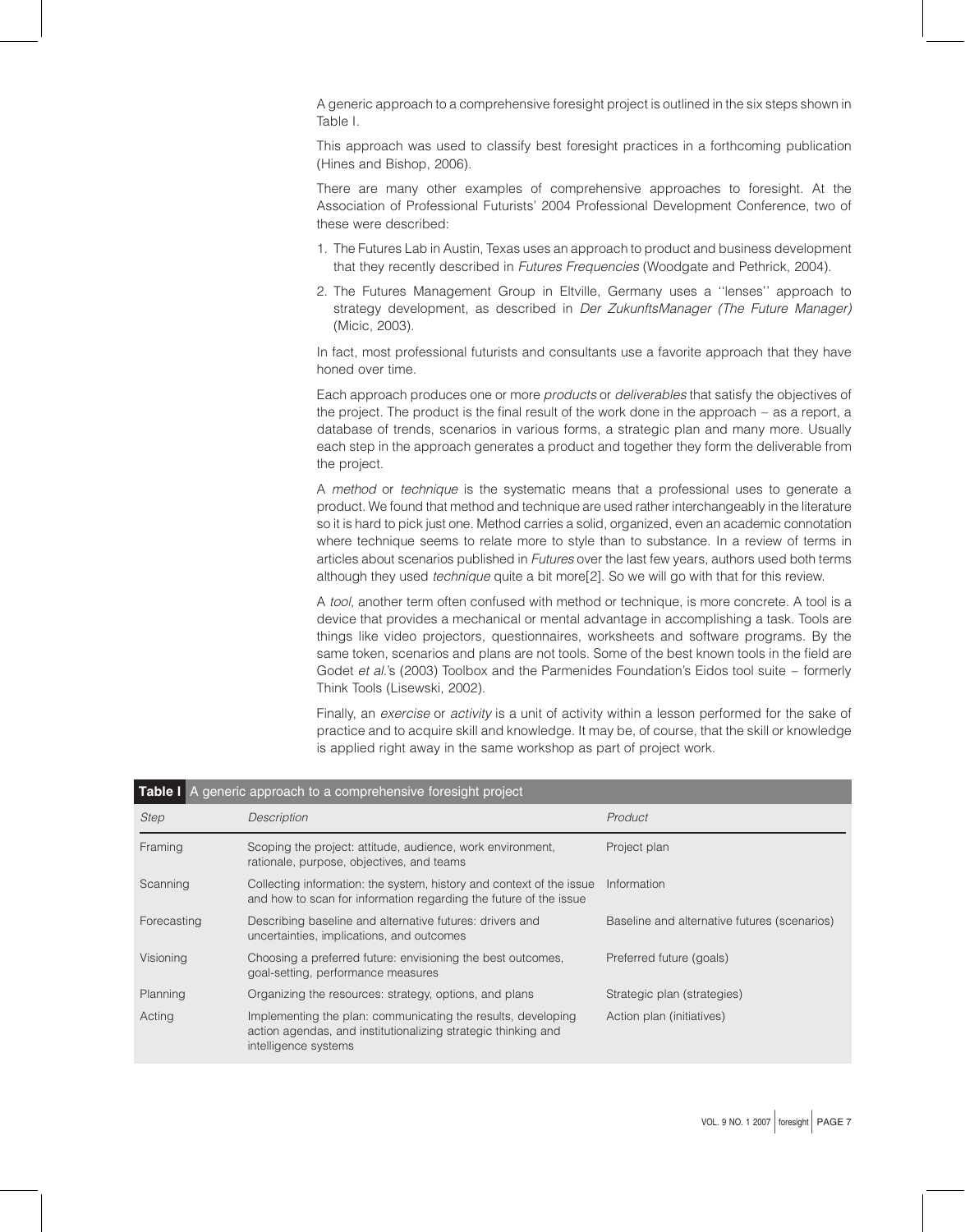So much for the general definitions; now we define the topic of this paper – the scenario. Despite its ubiquity, or perhaps because of it, we found more than two dozen separate definitions of scenarios in the literature, and that is probably not all. Suffice to say that a scenario is a product that describes some possible future state and/or that tells the story about how such a state might come about. The former are referred to as end state or even day in the life scenarios; the latter are chain (of events) scenarios or future histories.

# Research approach

The starting point for this research was collecting descriptions of the methods we had amassed over the 30-year history of teaching scenarios in the Master's program at the University of Houston. We then supplemented our list with literature and web searches to identify methods that had escaped our attention.

Surveying the scenario development field is no mean feat, but we believe we have captured most of it. The literature contains overview pieces that review the field (e.g. Van Notten et al., 2003; Bradfield et al., 2005; Borjeson, in press) and methodological pieces that describe a specific scenario technique.

We began by scouring the key methodological publications in the field to see what they said about scenarios. Among the sources of this material were:

- Books Schwartz (1991), Van der Heijden (1996), Ringland (1998), Bell (2003) and Cornish (2005).
- Collections Fowles (1978), Fahey and Randall (1997), Slaughter (2005) and the Millennium Project Methodology CD and its Global Scenario collection (2003).
- **B** Journals Futures, Foresight, Technological Forecasting and Social Change, Futures Research Quarterly, Journal of Futures Studies and The Futurist.
- <sup>B</sup> Abstract and citation indexes Future Survey, Business Academic Premier and the Social Science Citation Index.
- $\blacksquare$  The world wide web.

As one might suspect, this approach generated a number of additional methods, many of which were closely related to methods we had already identified. We revised our initial list and posted queries to several listserves that discuss futures topics, including those of our academic program, the Association of Professional Futurists, and the World Futures Studies Federation. We also asked for general advice about our project, and were very pleased to receive a great deal of helpful feedback and, of course, more methods to consider!

These sources yielded dozens of methodological pieces and cases in which a scenario technique was used and/or in which one or more scenarios were produced.

#### **Overviews**

Three articles have appeared recently with a similar purpose – to review the field of scenario development and, if possible, bring some organization and understanding to the field. They do an admirable and useful job of proposing different ways to think about scenarios at a high-level. Our purpose here goes a level deeper to provide further assistance by outlining specific methods/techniques that fit within the high-level categories. We summarize below the excellent contribution that each of these overviews has made to the literature, noting areas we will build on.

#### Van Notten et al. (2003)

van Notten and his colleagues from the International Centre for Integrative Studies in Maastricht have created a typology of "scenario types" (Van Notten et al., 2003). In the end, they propose three major categories or overarching themes, based on the ''why'' (project goal), the how (process design) and the what (content). They identify 14 specific characteristics to characterize scenarios (Table II).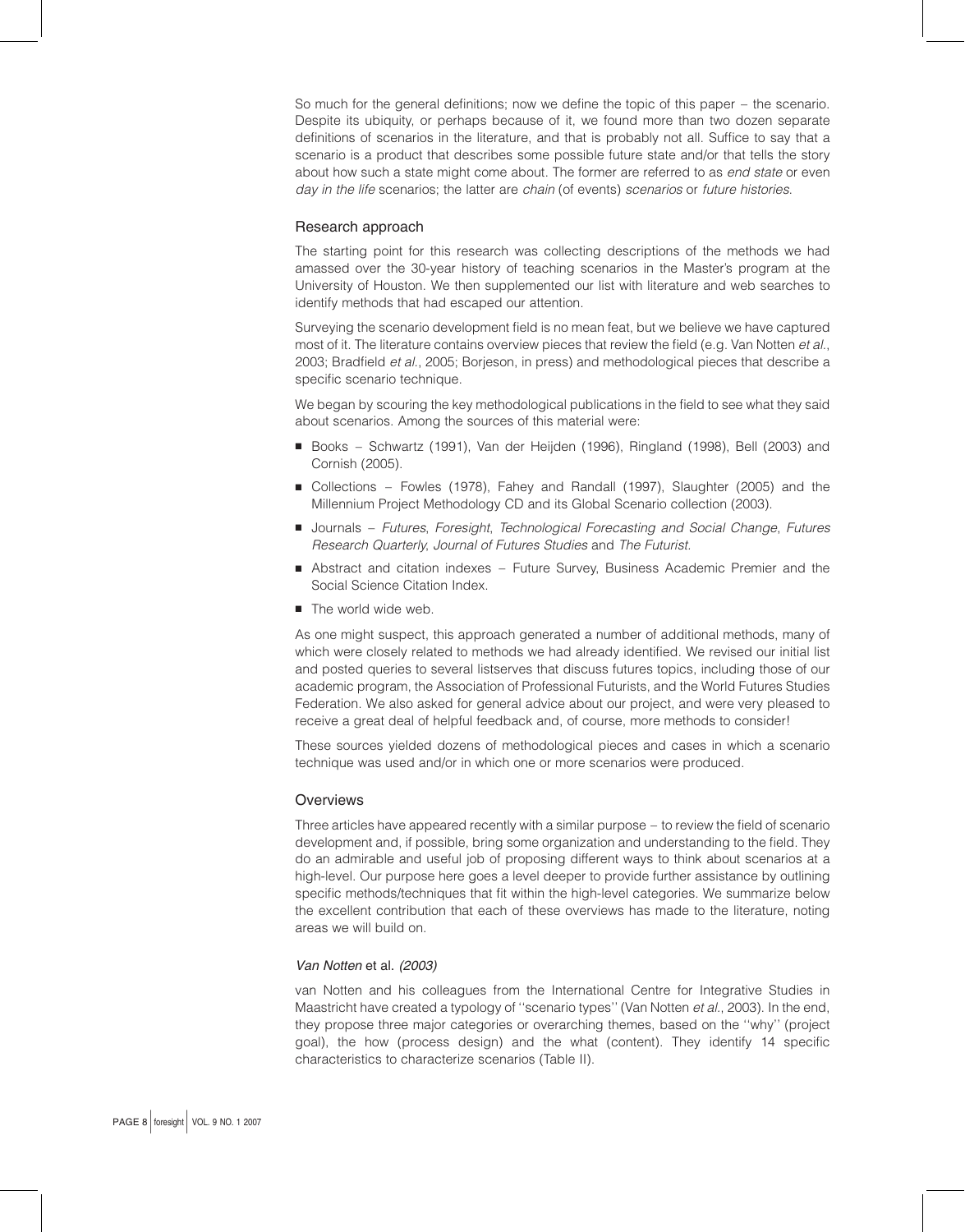| Table II Van Notten scenario typology                  |                                               |                                     |                                                                                                                                                                                                                                                   |  |
|--------------------------------------------------------|-----------------------------------------------|-------------------------------------|---------------------------------------------------------------------------------------------------------------------------------------------------------------------------------------------------------------------------------------------------|--|
| Overarching themes                                     |                                               | Scenario                            | Characteristics                                                                                                                                                                                                                                   |  |
| A                                                      | Project goal: exploration vs decision support | Ш<br>$\mathsf{III}$<br>IV<br>$\vee$ | Inclusion of norms?: descriptive vs normative<br>Vantage point: forecasting vs backcasting<br>Subject: issue-based, area-based, institution-based<br>Time scale: long term vs short term<br>Spatial scale: global/supranational vs national/local |  |
| B                                                      | Process design: intuitive vs formal           | VI<br>VII<br>VIII<br>IX             | Data: qualitative vs quantitative<br>Method of data collection: participatory vs desk research<br>Resources: extensive vs limited<br>Institutional conditions: open vs constrained                                                                |  |
|                                                        | Scenario content complex vs simple            | X<br>XI<br>XII<br>XIII<br>XIV       | Temporal nature: clean vs snapshot<br>Variables: heterogenous vs homogenous<br>Dynamics: peripheral vs trend<br>Level of deviation: alternative vs conventional                                                                                   |  |
| <b>Source:</b> Van Notten <i>et al.</i> (2003, p. 426) |                                               |                                     |                                                                                                                                                                                                                                                   |  |

Their contribution is notable, and it could well be used to study the field of scenario development further. Their attributes, however, relate more to the overall scenario *project* than to the specific scenario technique(s) used. Process design contains four attributes that are closer to the techniques employed, but they are general and do not call out the specific techniques. Characteristic VI data, for instance, classifies scenario designs as either qualitative or quantitative; but that is still very general since there are many ways to conduct qualitative and quantitative scenarios. They have created a comprehensive and useful mechanism for analyzing and comparing scenarios. As valuable as this contribution is, it does not review the actual techniques that futurists use to generate scenarios.

# Bradfield et al. (2005)

Bradfield and his colleagues propose ''to resolve the confusion over 'the definitions and methods of scenarios,"' (Bradfield et al., 2005) or at least begin to do so. Their approach is historical, tracing the evolution of three schools of scenario development from their origins to the present day. Two of these schools originate in Anglophone countries (US and UK) and one in France.

After describing how Herman Kahn originally introduced the concept of scenario development during his time at RAND, they describe two Anglo schools of scenario development with radically different approaches. The first is the ''intuitive logics'' school described above as the Shell/GBN method that now dominates scenario development in the USA and many other countries. The second is the ''probabilistic modified trends'' school, originated by Olaf Helmer and Ted Gordon. That ''school'' is actually an amalgam of two quite different techniques: Trend Impact Analysis that Ted Gordon used at The Futures Group and Cross-Impact Analysis that has been used in many different contexts. Both of these techniques are quantitative, as opposed to the Shell/GBN technique, and they were developed by the same people, but that is pretty much where their similarity ends.

Continental Europe uses a different approach originally developed by Gaston Berger and Bertrand de Jouvenel known as ''La Prospective'' and now carried on by Michel Godet among others. Godet et al. (2003) has developed a number of useful computer-based tools to analyze structural conditions and stakeholder positions. He also has two tools that generate scenarios – MORPHOL and SMIC PROB-EXPERT. MORPHOL is a computer version of morphological analysis (as described below), and SMIC PROB-EXPERT is a form of cross-impact with some variation.

So Bradfield's analysis proposes a useful framework for thinking about scenarios at a high level. Van Notten's taxonomy proposes attributes of scenarios where Bradfield propose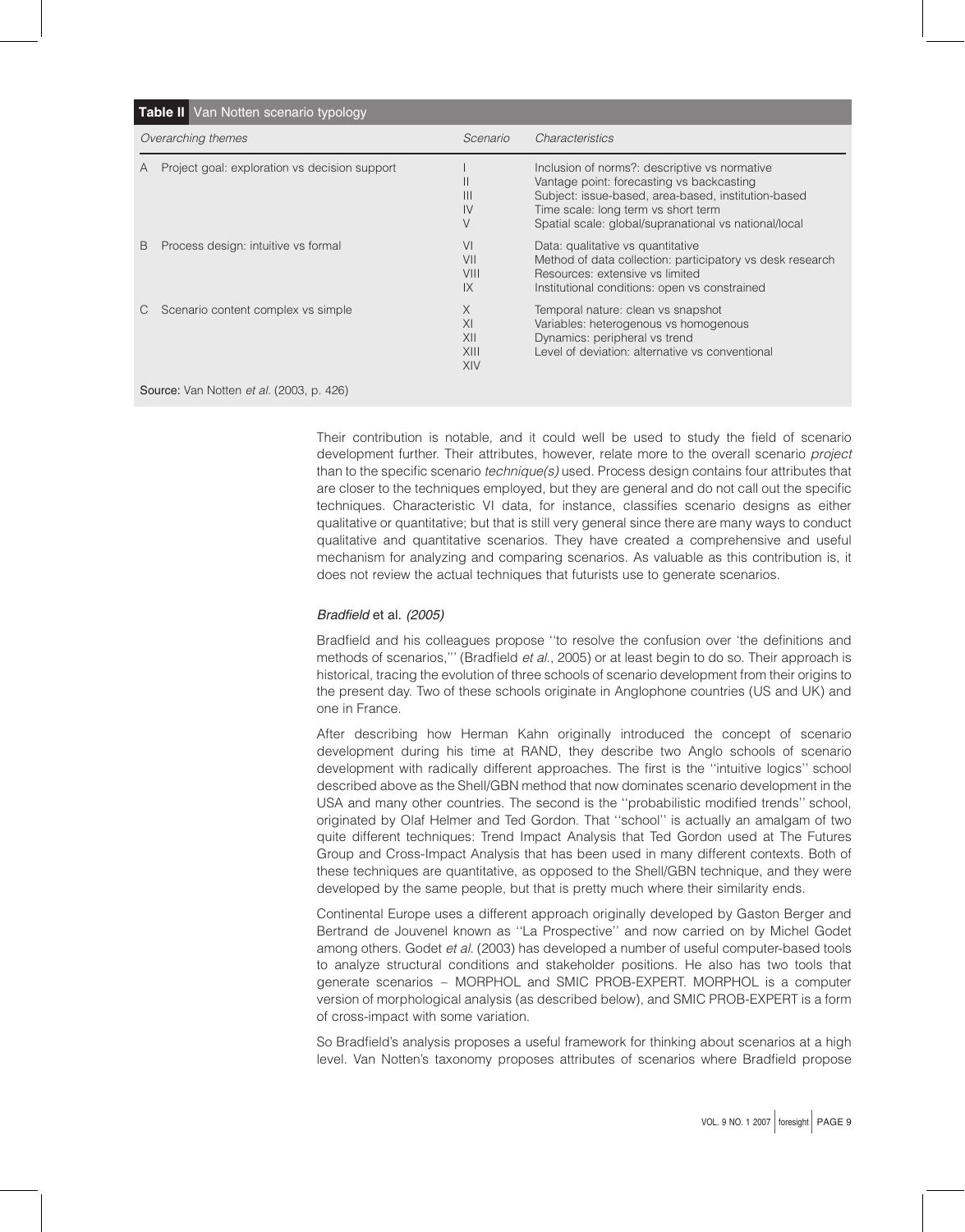actual high level categories. Their three macro-categories are conceptually useful, but do not do justice to the range of techniques available for scenario development.

### Börjeson et al. (in press)

The final review will be coming out in 2006. Börjeson and her colleagues from Sweden create a typology of scenario techniques based on Amara's classification of different types of futures – the probable, possible and preferable futures (Börjeson et al., in press). Predictive scenarios answer the question: ''What will happen?'' Exploratory scenarios answer: ''What can happen?'' Normative scenarios answer: ''How can a specific target be reached?'' They divide each of these into two sub-categories to make six types of scenarios, as depicted in Figure 1.

Within their categories, they classify scenario techniques – the focus of our analysis – according to their purpose:

- <sup>B</sup> Generating techniques are techniques for generating and collecting ideas, knowledge and views regarding some part of the future, consisting of common data gathering techniques such as workshops and surveys.
- **Integrating techniques integrate parts into wholes using models based on quantitative** assessments of probability or relationship, such as time series analysis and systems models.
- **E** Consistency techniques ensure consistency among different forecasts such as morphological analysis and cross-impact analysis.

The latter classification comes closest to serving our purpose here since it identifies some specific scenario techniques although it treats them at a general level that does not allow an analysis of the advantages and disadvantages of each.

In the end, therefore, we still have more work to do, to identify the specific techniques that futurists use to generate scenarios and give some sense of their advantage and their use.

#### Scenario techniques

Now onto the key purpose of this article – the categorization and discussion of scenario techniques. While authors, such as the ones above, have characterized techniques according to some high-level attributes, none has actually classified the actual techniques in use. That is the purpose of this section. Based on our review of the literature, we have discovered eight general categories (types) of scenario techniques with two to three variations for each type, resulting in more than two dozen techniques overall. There are, of course, variations of the variations. Some techniques are also hard to classify because they contain processes from different categories. Despite these difficulties, we believe that having such a list is a good step toward alleviating the confusion over scenario techniques.

The rest of this section describes each of these categories and the specific techniques in it, noting how each one varies from the pure type.

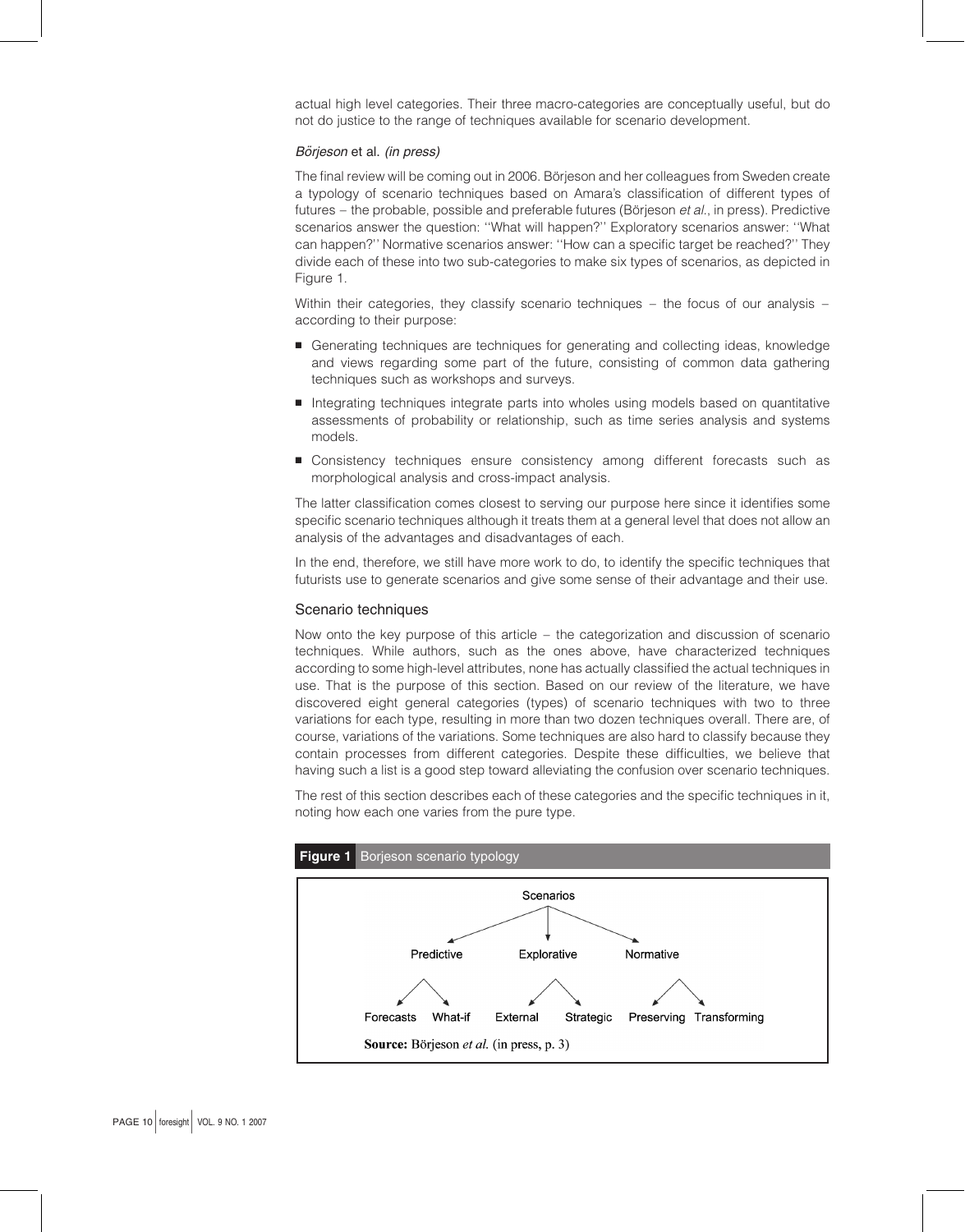### 1. Judgment (genius forecasting, visualization, role playing, Coates and Jarratt)

Judgmental techniques are the easiest to describe and probably the most common since what most people, even professional futurists, generally assert what they believe the future will or could be without much if any methodological support. As the name implies, judgmental techniques rely primarily on the judgment of the individual or group describing the future. While they may use information, analogy and reasoning in supporting their claim, pure judgmental techniques have none of the methodological scaffolding that appears in the other categories. Unaided judgment is probably used most often, but judgment aided with some technique also appears:

- <sup>B</sup> Genius forecasting comes from Herman Kahn, the original scenarist, is also the archetypical genius forecaster. Blessed with high intelligence, an assertive personality and the research capabilities of the RAND Corporation, Kahn (1962) was the first person to encourage people to ''think the unthinkable,'' first about the consequences of nuclear war and then about every manner of future condition.
- **B** Visualization is the use of relaxation and meditative techniques to quiet the analytical mind and allow more intuitive images of the future to surface. Individuals typically use a calming narrative, called an induction, to promote relaxation and gently direct the mind to different aspects of the future. Markley promoted such techniques, first with Harman at SRI in the 1970s and then by teaching and practicing the technique for 20 years at the University of Houston-Clear Lake (see Markley, 1988).
- B Role playing is a form of group judgment. It puts a group of people into a future situation and asks them to act the same as those in that situation would. The original role-playing scenarios were the war games conducted by the USA and (probably) the Soviet militaries in the 1950s, simulating the tensions and negotiations leading to a nuclear attack. Today role playing is common in emergency preparedness and for those preparing for dangerous technical missions, such as pilots, astronauts or nuclear operators (see Jarva, 2000).
- **B** Coates and Jarratt shared the scenario technique that they used in their highly successful consulting practice. It contains elements of more formal techniques described below, but it is basically a more complex, but straightforward form of judgmental forecast. Briefly, the steps involve identifying the domain and the time frame, identifying conditions or variables of concern in that domain, generating four to six scenario themes ''that illustrate the most significant kinds of potential future developments,'', estimating the value of the condition or variable under each theme, and, finally, writing the scenario (see Coates, 2000).

#### 2. Baseline/expected (trend extrapolation, Manoa, systems scenarios, trend impact analysis)

The second category produces one and only one scenario, the expected or baseline future. We call this scenario the baseline because is the foundation of all the alternative scenarios. Futurists often discount the expected future because it rarely occurs in its full form. In fact, they make their living pointing out that surprising developments are common and are, in fact, more likely than the expected. Herman Kahn reportedly captured this principle in his often-quoted phrase, ''The most likely future isn't.''

Nevertheless, the expected future is a plausible future state, and so the description of this state qualifies as a scenario. In fact, it is the most plausible scenario of all because, even though surprises will surely change the future in some ways, it will not change it in all ways. In fact, one of the most surprising developments to futurists, steeped in change and uncertainty, is that things do not often change as fast or as surprisingly as they anticipate. One who takes stock of the world today must admit that it is more like the world of the 1950s than futurists expected, despite the appearance of nuclear power, spaceflight, cell phones and the internet.

The modal technique in this category is simply to measure existing trends and extrapolate their effects into the future. One can do this by judgment or, if empirical data is available, by mathematical techniques. Next to pure judgment, trend extrapolation is the most common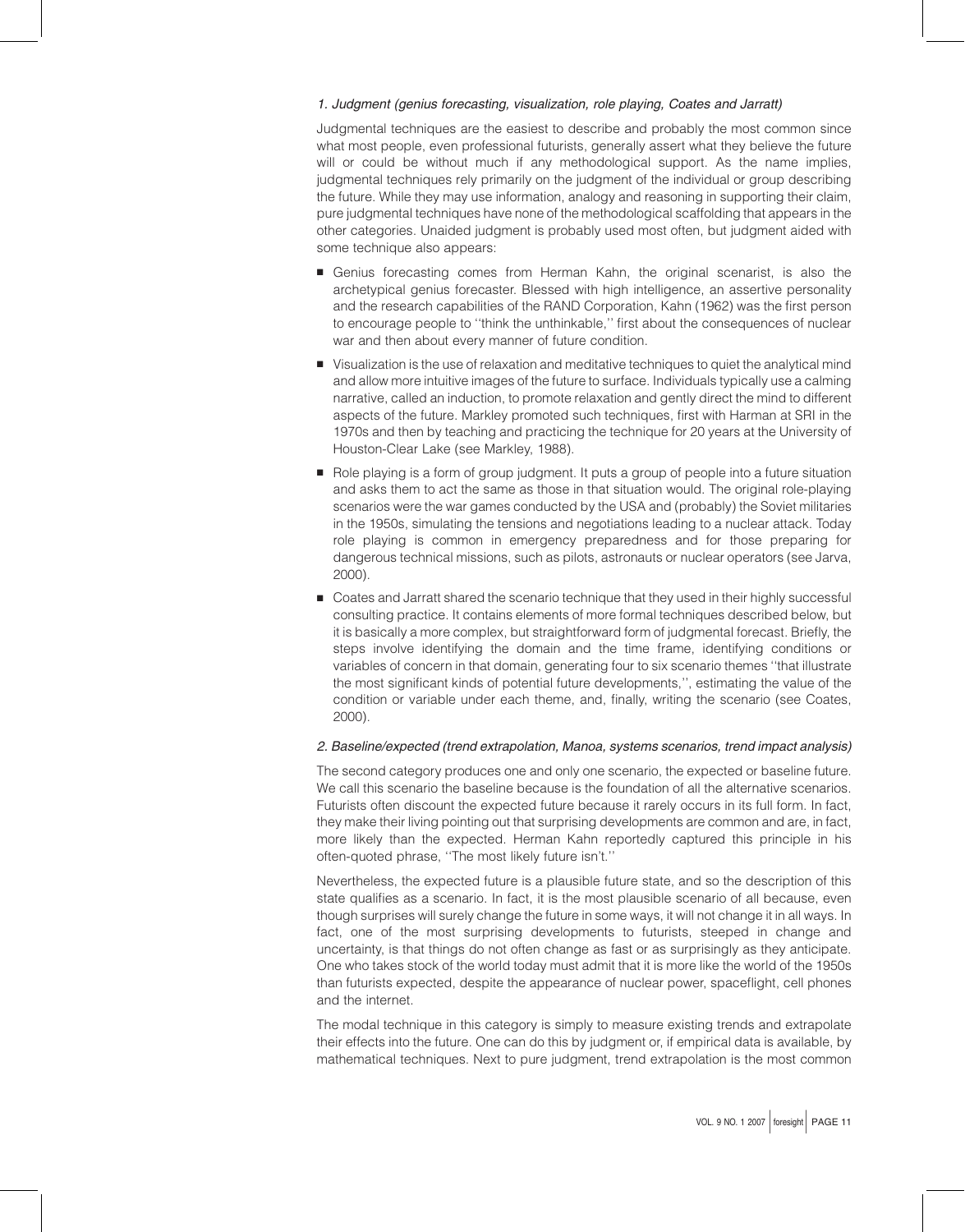scenario technique – more people, more cars, more computers, more wealth, more liberties, etc. In fact, Kahn (1979) made the rather outlandish claim that he had identified the 15 trends that he believed drove most of human history. His multifold trends included such undeniable trends as the accumulation of scientific and technical knowledge, the greater military capability of developed nations and the growing dominance of Western culture throughout the world. Though surprises are perhaps inevitable, most trends will describe most of the future into the medium or even the long term.

We have identified two variations on trend extrapolation, one that elaborates the baseline scenario using futures techniques and one that adjusts it given the occurrence of potential future events:

- 1. The Manoa technique was invented by Wendy Schultz and other students at the University of Hawaii at Manoa while studying with Jim Dator. It is a concatenation of futures techniques to explore the implications and interconnections among trends. The technique requires an individual or group to work with three strong, nearly indisputable trends. Those trends are elaborated in two ways. The first way is to discover the implications of each of the trends separately using a futures wheel. (A futures wheel is essentially a mind-map where each trend forms the center and successive levels of implications are brainstormed from that.) The second way is to discover the interactions among the three trends using a qualitative cross-impact matrix. (A cross-matrix is a square matrix, in this case with one row and column for each trend. The cells are filled with the impacts or effects of one trend (the row) on another (the column).) After these exercises, individuals are left with a rich store of material from which they can answer specific questions about this future or even write a complete scenario. Schultz used this technique with the Hawaii Services Council in 1993 (see Schultz, 1993).
- 2. Two of Dr Schultz's students, Sandra Burchsted and Christian Crews, also developed a variation of the Manoa technique that they call Systemic Scenarios (Burchsted and Crews, 2003). Rather than use the cross-impact matrix as a way to identify the interactions among the trends, they show the relationships among the implications from different trends using a causal model which shows the dynamic interactions among the implications and hence the trends (see Burchsted and Crews, 2003).

#### 3. Elaboration of fixed scenarios (incasting, SRI)

The third category begins the explicit consideration of multiple scenarios. Most scenario techniques develop the scenarios from scratch, but these begin with scenarios that are decided ahead of time. The intention then is to elaborate the scenario logic or kernel, the simplest statement of what the scenario is about. The advantage is that participants do not have to struggle with the uncertainties of the future. All they have to do is articulate the implications of given alternative futures:

- **B** Incasting is a simple matter of having participants divide into small groups and read a paragraph that describes a rather extreme version of an alternative future. Examples would be a green future, a high-tech one, or one dominated by multi-national corporations. They are then asked to describe the impacts on a series of domains, such as law, politics, family life, entertainment, education, work, etc. One interesting variation during the debrief is not to tell the other participants the nature of the underlying scenario, but rather have them guess what is from its effects. Incasting is a good technique to illustrate how the world could be different given paths that the world could take (see Schultz, n.d.a, b).
- **B** The SRI matrix was one of the first explicit scenario techniques following Kahn's introduction of genius forecasting and trend extrapolation. It was developed at the Stanford Research Institute (now SRI) and used by Hawken et al. (1982) in their late 1970s book Seven Tomorrows. The SRI technique also begins with a fixed number of scenarios, usually four, but they are not expressed as paragraphs. The scenarios are identified as titles to columns in a matrix, such as the expected future, the worst case, the best case, and a highly different alternative. The titles vary by practitioner and by engagement. The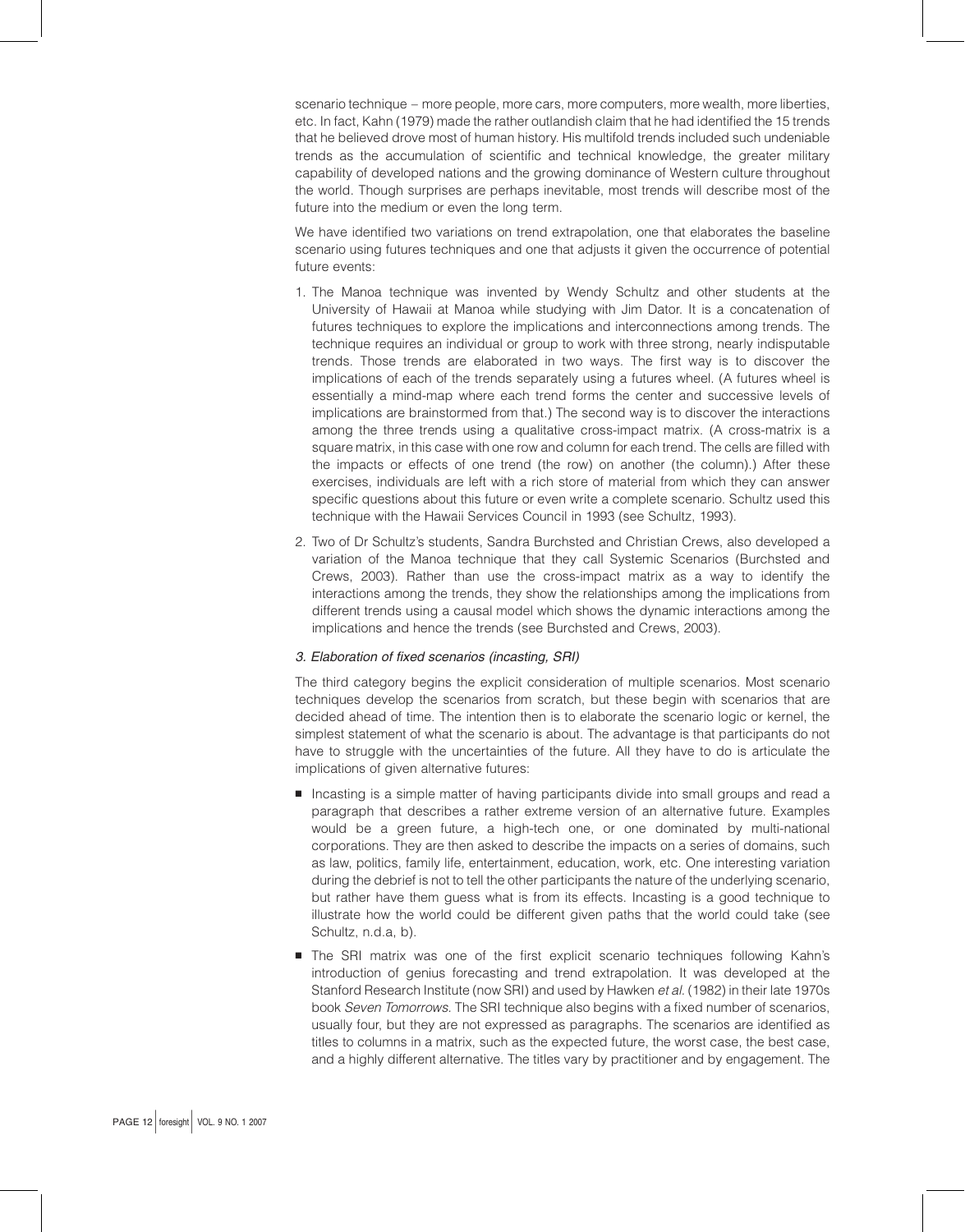dimensions of the world are then listed in the rows, such as population, environment, technology, etc., or other domains that are more specific to the engagement. Participants then fill in the cells with the state of that domain in that scenario. The whole scenario is elaborated in each column, and the differences for a specific domain across the scenarios are elaborated in each row (see Hawken et al., 1982).

#### 4. Event sequences (probability trees, sociovision, divergence mapping)

Most people think of the past as a series of events, in one's life or in history. So we can think of the future that way too, except that we do not know which events will occur and which ones will not. Each event then has a probability of occurrence. If a potential event happens, the future goes one way; if not, then another. The future branches at each of those points depending on whether the event occurs or does not. In fact, more than one thing can happen in which case the future has three paths from that point. String a number of those branches together, and one has a probability tree. Two variations of probability trees were discovered: one uses the branches to create scenario themes and the other builds the sequences after developing the events (Lisewski, 2002; Buckley and Dudley, 1999; Covaliu and Oliver, 1995):

- **Probability tree has the same form as a decision tree, except the branches in a decision** tree are not what could happen, but what decisions we will make at each branch. The tree ends at different future conditions depending on the path. And if one knows the probability of each branch, one can calculate the probability of arriving at that final state as the product of the probabilities of the branches that occurred along the way. Those probabilities sum to 100 per cent since one of them is bound to occur. Probability trees are used in risk management, particularly when risk managers and planners have to assess the probability of multiple risks happening in the same time frame. The Eidos tool suite from the Parmenides Foundation (formerly ThinkTools) contains a tool for building and evaluating probability trees.
- **B** Sociovision begins with a standard probability tree. Examining the tree, however, may reveal certain branches that have a common character. Perhaps many of them are less likely or more preferred, or they may be driven by one particular stakeholder or condition. Gathering those branches together creates a coherent scenario of how the future might develop, complete with the events that make up the story. The probability tree then acts as an input that reveals some overall macro themes that might not be apparent to the participants at the beginning (see De Vries, 2001).
- Divergence mapping was described by Harman (1976) in his book An Incomplete Guide to the Future. It consists of brainstorming a set of events that could change the future. His ''map'' allows for up to 22 of those events, but more are clearly possible. These events are arrayed in a fan-life structure with four arcs, each of which represents a longer time horizon. Events from earlier time horizons are then linked with later ones in a plausible sequence that forms the storyline of a scenario (see Harman, 1976).

# 5. Backcasting (horizon mission methodology, Impact of Future Technologies, future mapping)

Most people think of the future as extending from the present, a natural extension of the timeline running from the past and through the present. But that perspective has its disadvantages, chief among which is the future then carries all the ''baggage'' of the past and the present with it into the future. The baggage limits creativity and might create futures that are too safe, not as bold as the actual future turns out to be.

An antidote to carrying too much baggage is to leap out into the future, jab a stake in the ground, and then work backward on how we might get there. The first step then is to envision a future state at the time horizon. It can be plausible or fantastical, preferred or catastrophic; but having established that state as a beachhead, it is easier to ''connect the dots'' from the present to the future (or back again) than it is to imagine the events leading to an unknown future. The technique is ''backcasting,'' (Robinson, 1990) as opposed to ''forecasting,'' for obvious reasons: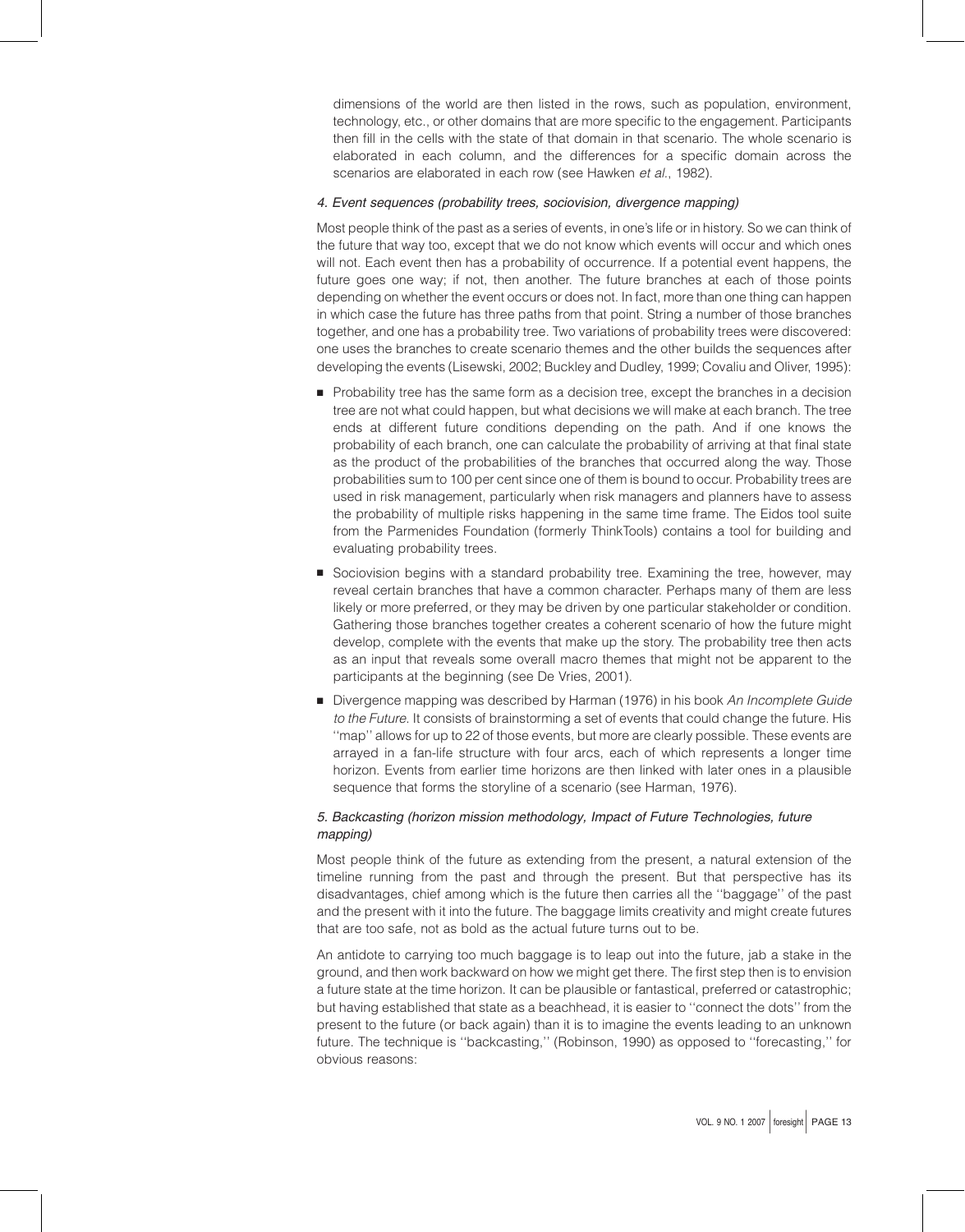- **B** Horizon mission methodology (HMM). One of the most well-known and purest forms of backcasting was developed by the late John Anderson at the National Aeronautics and Space Administration (NASA). Anderson's technique was designed to help NASA engineers decide on R&D pathways that might yield some return. Forecasting from the present, engineers were often bound by their disciplinary backgrounds to recommend incremental rather than breakthrough research. To counteract that tendency, Anderson first had engineers envision a fantastical mission (a horizon mission), one that was completely infeasible given today's technology. A favorite of his was a one-day mission to Jupiter. That trip today would take several months by the fastest route using the most powerful rockets. So a one-day trip was fantastical indeed. Having overcome the ''giggle factor,'' Anderson then asked the engineers to ''decompose'' that mission into its component parts. In other words, ''Supposing that such a mission had actually taken place, what technologies would be required?'' Given the components of the mission, he then asked them to decompose each of those components using the same question, ''What technologies would it require?'' Arriving at the present, engineers found that they had some near-term R&D opportunities that might not get them to Jupiter in a day, but they might create other breakthroughs in space exploration. Working backward got them out of the present and into the future in a big way! (See Hojer and Mattsson (1999).)
- **B** Impact of Future Technologies. The IBM Corporation has developed and is now marketing a backcasting technique for the same purpose – making investment decisions in future R&D technology. The technique, called the Impact of Future Technologies (IoFT), begins at the same place that Anderson's does with a highly capable vision of the future. IoFT differs from HMM, however, in starting from multiple elaborated scenarios of the future rather than just one simple mission. Working backward from those scenarios, a team of knowledgeable scientists identifies signposts that are defined as scientific or technological breakthroughs that would be required for one or more of the scenarios to come true. IBM does not recommend that the client work to create the breakthroughs because they are so massive that even the most capable client would contribute little to their occurrence. What is more, breakthroughs are by definition unpredictable, particularly when they will occur, so that they recommend rather that the client monitor for the occurrence of the breakthrough and then deploy a contingent strategy during a subsequent window of opportunity for exploiting the capabilities of the breakthrough (see Strong, 2006).
- **B** Future mapping. This was developed by David Mason of Northeast Consulting. It is a variant of the pre-defined scenario technique in which he pre-defined, not only the end-states, but also the events leading up to them. Participant teams then select and arrange the events that lead to each end-state. The technique offers participants a deeper understanding of how events can interact to create different futures and how different end-states can occur from the same set of events. (see Mason, 2003).

# 6. Dimensions of uncertainty (morphological analysis, field anomaly relaxation, GBN, MORPHOL, OS/SE)

The reason for using scenarios in the first place is the uncertainty inherent in predictive forecasting. We never have all the information; theories of human behavior are never as good as theories of physical phenomena, and finally we have to deal with systems in chaos and/or emergent states that are inherently unpredictable. Scenarios in this section, then, are constructed by first identifying specific sources of uncertainty and using those as the basis for alternative futures, depending on how the uncertainties play out:

GBN matrix has become the default scenario technique since Schwartz (1991) published his best-seller, The Art of the Long View. The matrix is based on two dimensions of uncertainty or polarities. The four cells represent alternatively the four combinations of the poles of the two uncertainties, each of which contains a kernel or logic of a plausible future. Each kernel is then elaborated into a complete story or other presentation, and the implications for the focal issue or decision are discussed.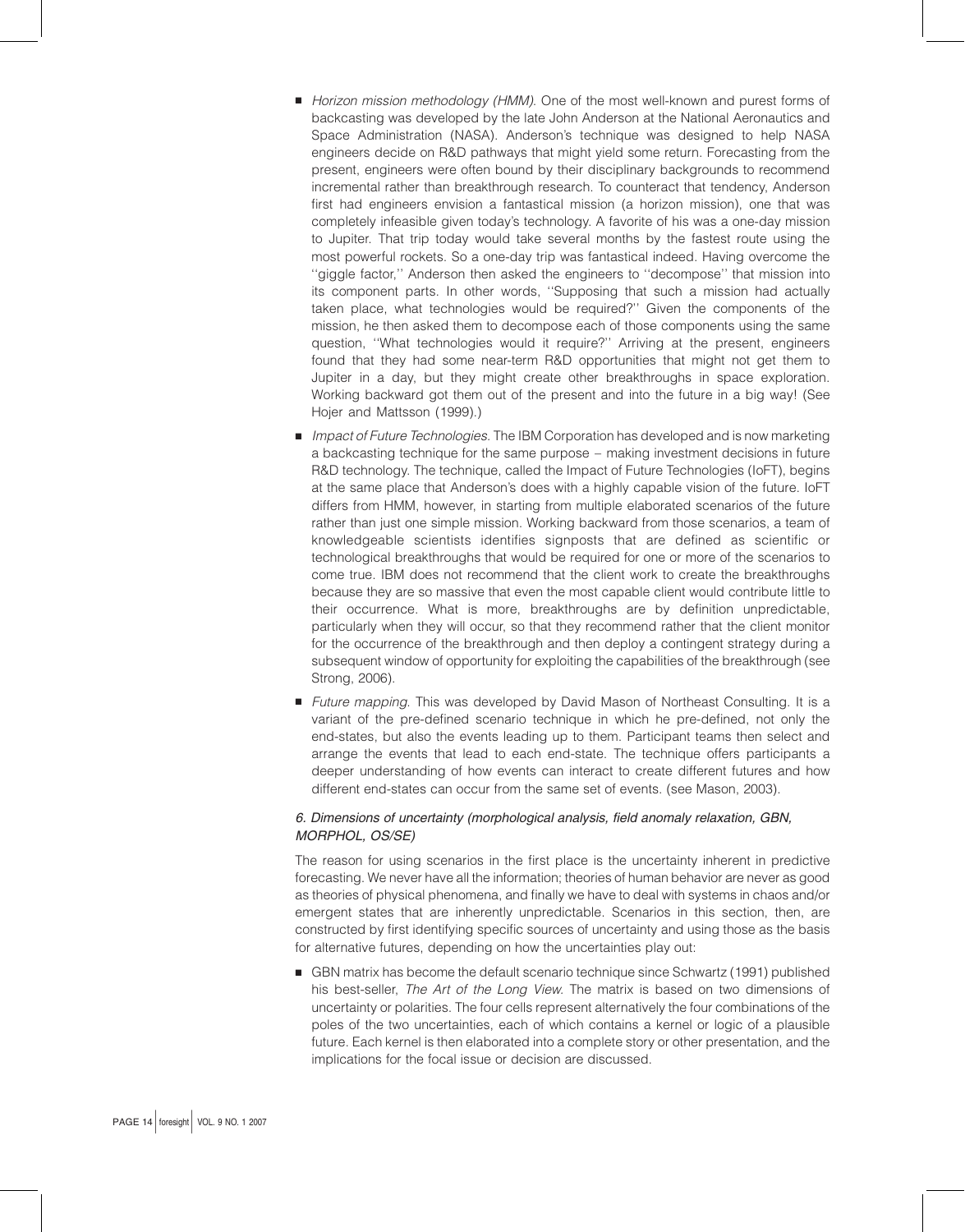- **B** Morphological analysis (MA), field anomaly relaxation (FAR) are more traditional versions of the same technique. The difference is that they contain any number of uncertainties and any number of alternative states for each uncertainty so that GBN is actually a subset of MA/FAR. The uncertainties are portrayed as a set of columns in which each column represents a dimension of uncertainty and contains any number of alternatives. One creates a scenario kernel/logic from the MA/FAR layout by picking one alternative from each column. Of course, that is easier said than done because a standard layout with five dimensions of uncertainty, each with three alternatives, generates  $3<sup>5</sup>$  or almost 250 different scenario kernels. While MA and FAR are more complicated and hence less common, they do overcome the difficulty that it is devilishly hard to capture the uncertainties of the future in just two dimensions (see Coyle, 2003; Coyle et al., 1994; Duczynski, 2000; Eriksson and Ritchey, 2002; Rhyne, 1974, 1981, 1995)
- **Deption Development and Option Evaluation (OS/OE) is part of the Eidos tool set** distributed by the Parmenides Foundation that manages the complexity of morphological analysis. Option Development is the program that lays out the dimensions of uncertainty and the alternatives associated with each one. Open Evaluation uses a compatibility matrix of all the alternatives against all the other alternatives to calculate the consistency of each combination of alternatives. The program then ranks them according to their consistency.
- **B** MORPHOL is a computer program that also manages the complexity of morphological analysis. Developed by Michel Godet, a prominent futurist in Europe, MORPHOL performs the standard morphological analysis, but it then reduces the total number of combinations based on user-defined exclusions (impossible combinations) and preferences (more likely combinations). It also provides an indicator of the probability of each scenario compared to the mean probability of all scenario sets based on the user-defined joint probability of each of the alternatives in the set (see Godet and Roubelat, 1996).

#### 7. Cross-impact analysis (SMIC PROF-EXPERT, IFS)

One objective of identifying various future conditions, events and even whole scenarios is not just to identify their characteristics and implications, but also actually to calculate their relative probabilities of occurrence. One can judge the single probability of a condition or an event using judgmental means. But the more people making the judgment and the more expert they are, presumably the better their collective judgment will be.

Most analysts, however, are keenly aware that the probability of any one event is, to some extent, contingent on the occurrence of other events. Placing these events in a square matrix with each condition or event occupying one row and one column, one can display, not only the initial probability assigned to a condition or event, but also the conditional probabilities of the condition or event given the occurrence of any other condition or event. Using these estimates, a random number between 0 and 1 is chosen. Events with a probability above that number are said to occur; those below are not. The probabilities of all events then adjusted (up or down) based on the contingent probabilities in the matrix. Running the matrix many times produces a distribution of probabilities for each that can be used to estimate the probability of that event given the possible occurrence of the other events.

The most well-known use of cross-impact analysis was a program conducted called INTERAX, conducted by Enzer (1981) at the University of Southern California. Enzer constructed a cross-impact matrix of many global trends and potential events that participants would discuss at an annual workshop:

**B SMIC-PROB-EXPERT** is a cross-impact analysis developed by Michel Godet with an important variation. The cross-impact matrix of conditional probabilities is constructed by experts, but their estimates often do not conform to the laws of probability, such as  $P(x)$ must equal  $P(x|y) \cdot P(y) + P(x|\sim y) \cdot P(\sim y)$ . SMIC adjusts the probabilities suggested by the experts so they conform to such laws. The PROB-EXPERT portion of this technique creates a hierarchical rank of scenarios based on their probability. Finally, it allows one to draw diagrams of clusters of scenarios and experts, showing which scenarios are most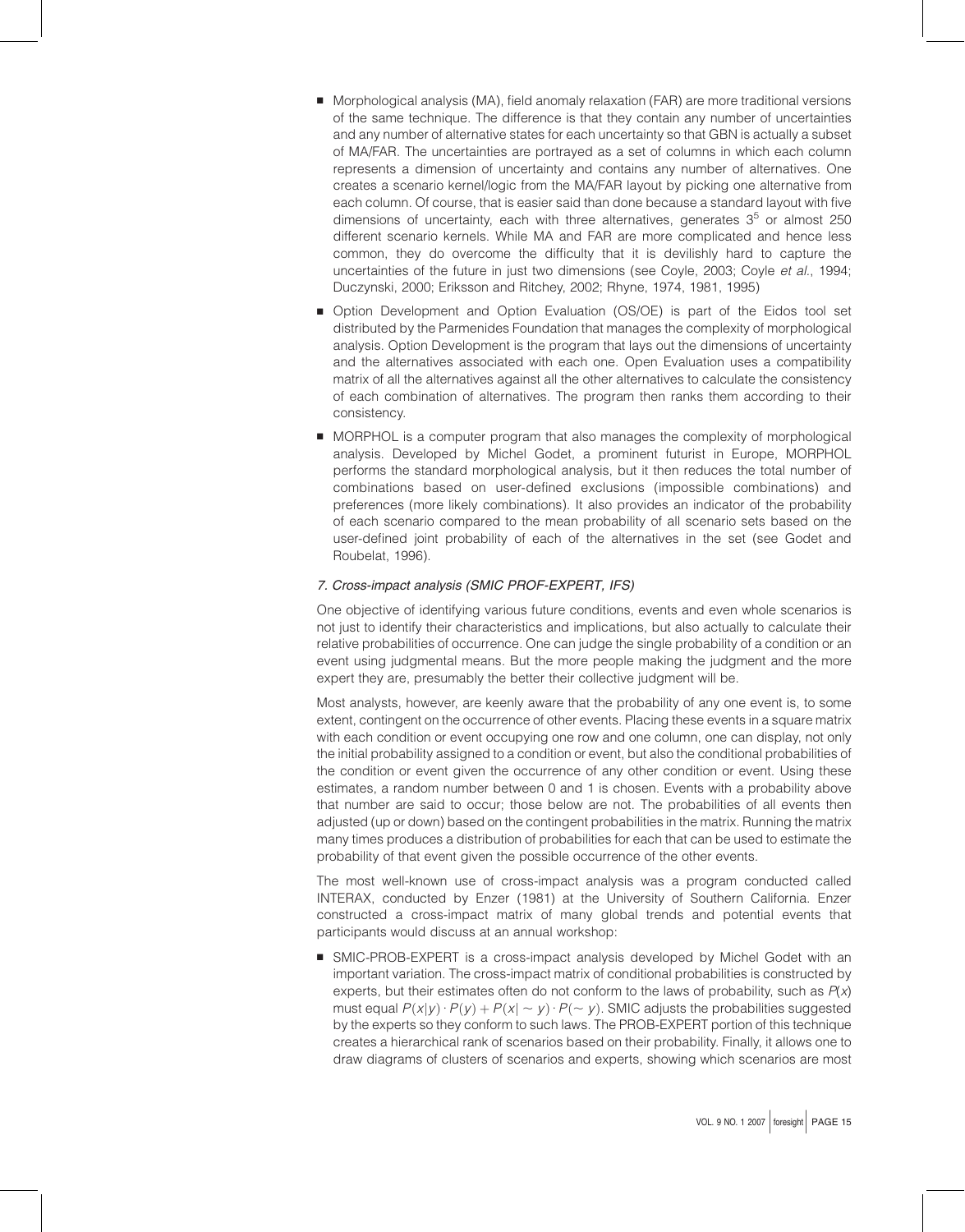alike, which experts judged the probabilities most alike and even which scenarios are most favored by which experts (see Godet et al., 2003).

**B** Interactive future simulation (IFS) was developed at the Battelle Memorial Institute to calculate the quantitative conditions associated with different scenarios. IFS begins with a set of variables, called Descriptors, that are important for understanding the future rather than with events or binary conditions as the other techniques do. It divides the range of each variable into three alternatives – high, medium and low – and assigns an initial probability to each of those alternatives. It then constructs a cross-impact matrix in which the cells are the influence of each alternative on each other alternative on a scale from  $-2$ to  $+2$ . A Monte Carlo simulation runs the impacts many times over generating different combinations of scenarios with different frequencies of occurrence. The final probability of each of the alternatives (the ranges of the target variables) is then calculated based on the number of times that that alternative appears in the scenario combinations generated (see www.battelle.org).

#### 8. Modeling (trend impact analysis, sensitivity analysis, dynamic scenarios)

Systems models are used primarily for baseline forecasting – i.e. predicting the expected future. Based on equations that relate the effects of some variables on others, the output is usually the expected value of target variables at the time horizon or graphs that show the change of those variables between the present and the time horizon. But any technique that can generate a single-valued prediction of the future can also produce scenarios by varying the inputs and/or the structure of the models that generate the prediction:

- 1. Trend impact analysis (TIA) is a method for adjusting the baseline trend given the occurrence of a potential future event. TIA was invented by Ted Gordon at The Futures Group. It involves a trend and a potential event that acts to perturb the original trend trajectory. Three different points of impact are identified and estimated – time to first noticeable impact (when the trend first departs from its original trajectory), time to maximum impact (when the trend is farthest from its original values), and time to steady-state or constant impact (when the effect of the event is fully integrated into the trajectory of the trend). The size of the maximum and steady-state impacts are also estimated. A new trend line is then calculated (an alternative scenario) and compared to the original baseline trajectory. TIA has been used by the Federal Aviation Administration, Federal Bureau of Investigation, Joint Chiefs of Staff, National Science Foundation, Department of Energy, Department of Transportation, the State of California, and other US agencies (see Gordon, 2003a, b).
- 2. Sensitivity analysis varies one of the three parts of a systems model that can be varied:
	- **B** The value of exogenous variables that drive model. Exogenous variables, also called boundary conditions, influence other variables in the model, but they are not themselves influenced by those variables. In other words, they are set outside the model, in the model's environment. The interest rate set by the Federal Reserve and the tax rate set by the Congress are typical exogenous variables to the models of the US economy. One can vary each or both to see how they affect output variables like GDP or employment. The analysis then measures how ''sensitive'' the model is to changes in the boundary conditions. Each of those variations is a scenario.
	- **B** The parameters that define the effect of variables on one another. The equations in the models that define future values of dependent variables  $(Y)$  are constructed from independent variables (X) adjusted by a coefficients (b) in the form,  $Y = a + bX$ . The value of the coefficient is based on the historical relationship of  $X$  and  $Y$ . But there is considerable uncertainty, even for the most well-supported coefficients. What is more, the value of the coefficient can change completely if the historical relation between  $X$ and Y changes. So one can vary parameters in the model to define different scenarios.
	- **B** The variables in the model itself. Models consist of variables that represent the real world, but the choice of variables to include in the model is also a matter of some dispute. One can vary the actual structure of the model and its equations by adding or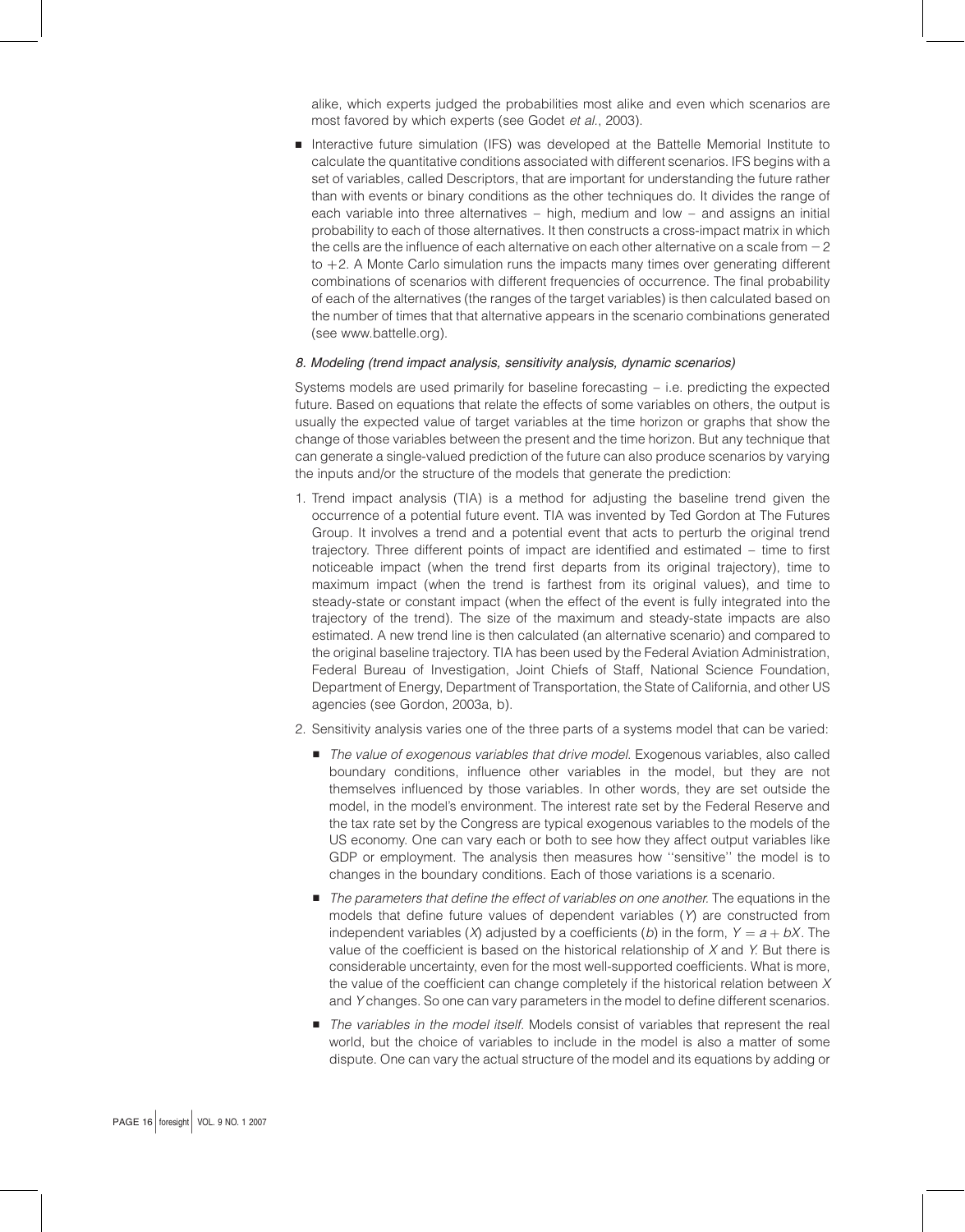removing variables to see the effects on the output variables. So each of these changes can produce alternative descriptions of the future – i.e. scenarios (see Saltelli, 2004)

3. Dynamic scenarios are a combination of scenario development and systems analysis, in that order. The first step is the ordinary process of generating scenario themes or kernels by clustering events of a similar type from a brainstormed universe of all plausible future events. Each of those themes then defined a system which is mapped using causal models. The variables that appeared in many different models were brought together in a meta-model that purported to map the whole domain. The individual themes were then elaborated using different values for the uncertainties in those models (see Ward and Schriefer, 2003).

# Observations and evaluation

Having described the techniques individually, this section compares the scenario techniques with each other. Table III compares the starting point, process, and products of the different scenario techniques:

- **B** The starting points range from completely open to beginning with draft scenario logics. The open approaches begin with an environmental scanning process to produce the raw material that will be crafted into scenario logics. The other extreme is to begin with scenario logics and either elaborate or customize them in order to explore their implications. In between are techniques that begin either with the dominant driving trends or with key uncertainties.
- **B** The processes summarize how the methods are actually carried out. As expected, here is where we see the greatest distinctions among techniques. It is what separates one from another.
- **Products also vary by technique. Most techniques produce different numbers of** scenarios. Most produce kernels or logics; others produce probabilities of different alternative conditions, and still others produce elaborated stories or end-state descriptions. The common approach of about 20 years ago of producing best case, worst case, and a middle version is no longer used today. The problem with this approach is that clients almost always selected the middle ground, and were thus losing out on the value of expanding their thinking to consider a broader range of futures possibilities.

As described in the confusions above, however, some of the products are scenarios, but not stories about the future in the narrow sense. These range from probabilities of end states to adjusted trend values to ideas for investment strategies.

Table IV summarizes the attributes of the techniques, including their basis, perspective, whether done by a group or with a computer, and an estimate of the difficulty in carrying it out:

- **B** The two bases are judgment and quantification. It should be noted that in some cases, such as with cross-impact matrices and IFS, the quantification is simply putting a number on expert judgment. It is safe to argue that judgment is clearly the primary basis for most scenario techniques.
- **Perspective has to do with whether the technique begins from the present and moves** forward into the future or starts from the future and works backward to the present. The vast majority of the techniques start from the present and work forward. It is perhaps easier for clients to work this way, and thus it is more popular. It may also tend to produce more conventional scenarios than working backward, which takes a leap of intuition to begin with the unknown future rather than the known present.
- **F** The only technique that is not used in groups is the genius forecast, which of course relies on the genius to produce it. The others can be used by groups, with some specifically designed for that. It is safe to say that scenario development is primarily a group technique.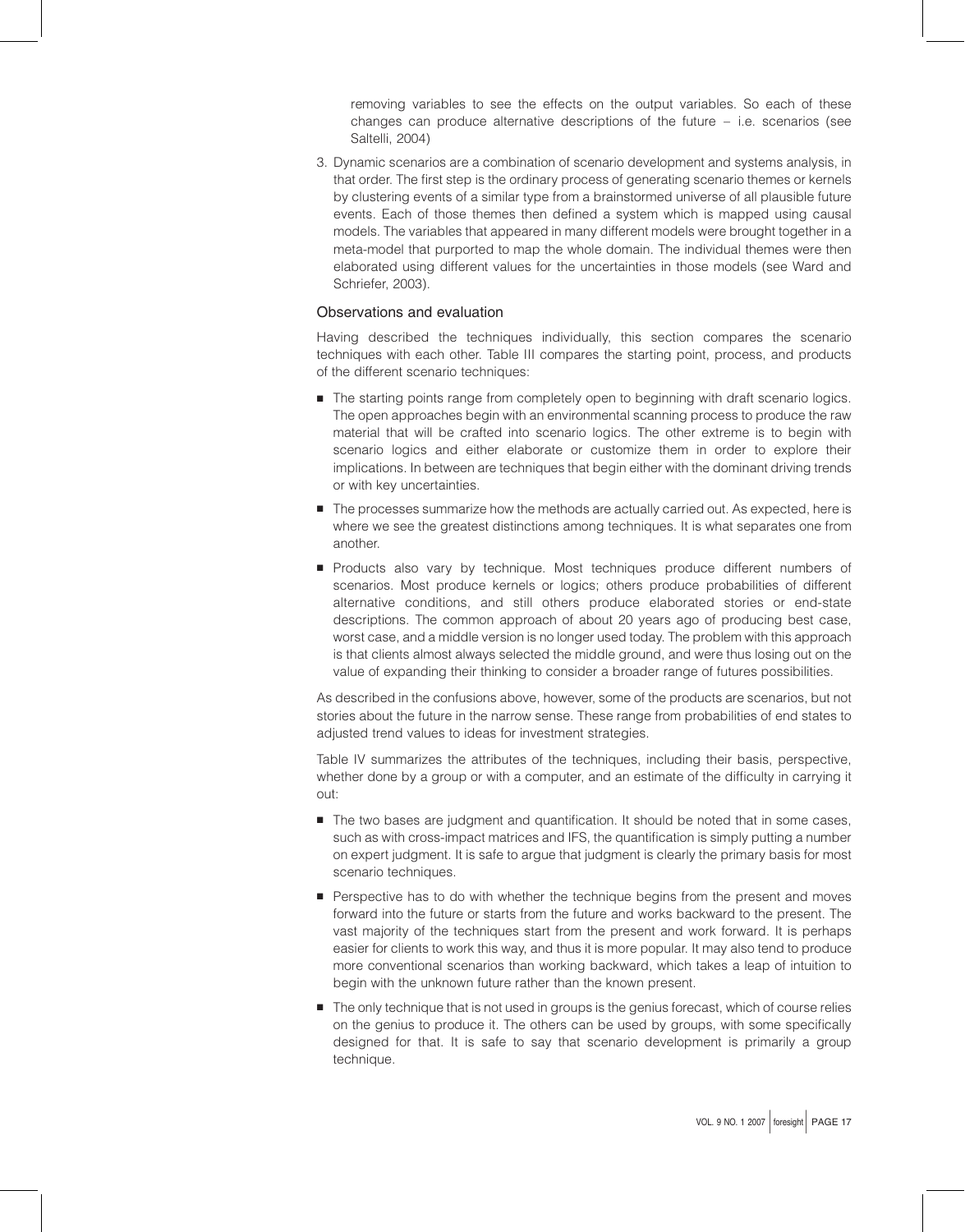| Technique                                                                                      | Starting point                                                          | Process                                                                                                                                                                                                                                                                                   | Products                                                                                                                                                                                                                                          |
|------------------------------------------------------------------------------------------------|-------------------------------------------------------------------------|-------------------------------------------------------------------------------------------------------------------------------------------------------------------------------------------------------------------------------------------------------------------------------------------|---------------------------------------------------------------------------------------------------------------------------------------------------------------------------------------------------------------------------------------------------|
|                                                                                                |                                                                         |                                                                                                                                                                                                                                                                                           |                                                                                                                                                                                                                                                   |
| 1. Judgment<br>Genius                                                                          | Personal information                                                    | Thinking, imagining                                                                                                                                                                                                                                                                       | One or more scenarios                                                                                                                                                                                                                             |
| Visualization                                                                                  | Personal information,                                                   | Relaxation, stimulation of                                                                                                                                                                                                                                                                | One or more scenarios                                                                                                                                                                                                                             |
| Role playing                                                                                   | unconscious ideas, values<br>Personal information,                      | imagination<br>Act out one or more                                                                                                                                                                                                                                                        | One or more scenarios                                                                                                                                                                                                                             |
| Coates and Jarratt                                                                             | unconscious ideas, values<br>Personal or team information               | pre-arranged conditions<br>Define domain and time horizon,<br>identify conditions or variables<br>of interest, develop scenario<br>themes, estimate values of<br>conditions and variables under                                                                                           | Four to six scenarios                                                                                                                                                                                                                             |
|                                                                                                |                                                                         | each scenario theme, write the<br>scenarios                                                                                                                                                                                                                                               |                                                                                                                                                                                                                                                   |
| 2. Baseline                                                                                    |                                                                         |                                                                                                                                                                                                                                                                                           |                                                                                                                                                                                                                                                   |
| Manoa                                                                                          | Dominant trends                                                         | Implications, cross-impacts,<br>elaboration                                                                                                                                                                                                                                               | Elaborated baseline scenario                                                                                                                                                                                                                      |
| 3. Elaboration of fixed scenarios<br>Incasting                                                 | Multiple scenario logics                                                | Elaboration on specific domains                                                                                                                                                                                                                                                           | Elaboration of multiple                                                                                                                                                                                                                           |
|                                                                                                |                                                                         |                                                                                                                                                                                                                                                                                           | scenarios                                                                                                                                                                                                                                         |
| <b>SRI</b>                                                                                     | Multiple scenario logics                                                | Specific domains in rows                                                                                                                                                                                                                                                                  | Elaboration of multiple<br>scenarios in specific domains                                                                                                                                                                                          |
| 4. Event sequences<br>Probability trees                                                        | Branching uncertainty or choice<br>points                               | Sequence, assign probabilities                                                                                                                                                                                                                                                            | Probability of end states                                                                                                                                                                                                                         |
| Sociovision                                                                                    | Branching uncertainty or choice                                         | Cluster similar alternatives into                                                                                                                                                                                                                                                         | Multiple scenarios                                                                                                                                                                                                                                |
| Divergence mapping                                                                             | points<br>Multiple potential events                                     | macro themes<br>Place on one of four time<br>horizons, link events in                                                                                                                                                                                                                     | Multiple future histories                                                                                                                                                                                                                         |
| Future mapping                                                                                 | Multiple end states, many<br>potential events                           | sequence<br>Sequence events to create end<br>state                                                                                                                                                                                                                                        | Future history                                                                                                                                                                                                                                    |
| 5. Backcasting<br>Backcasting, horizon mission<br>methodology<br>Impact of future technologies | One or more end states, can<br>even be fantastical<br>Technology themes | Steps that could lead to that<br>end-state<br>Highly capable scenarios,<br>signposts leading to scenario,<br>cost/benefit                                                                                                                                                                 | Ideas for near-term work or<br>investment<br>Contingent strategies to pursue<br>given the occurrence of<br>signposts                                                                                                                              |
| 6. Dimensions of uncertainty<br>Morphological analysis, field<br>anomaly relaxation            | Dimensions of uncertainty                                               | Multiple alternatives for each<br>dimension, link one alternative                                                                                                                                                                                                                         | Multiple end states as<br>combinations of one alternative                                                                                                                                                                                         |
| <b>GBN</b>                                                                                     | Driving forces, two dimensions<br>of uncertainty                        | from each dimension<br>Select two most important and<br>most uncertain, create $2 \times 2$                                                                                                                                                                                               | from each dimension<br>Four mutually exclusive<br>scenarios                                                                                                                                                                                       |
| Option development and<br>evaluation                                                           | Dimensions of uncertainty                                               | matrix, title and elaborate<br>Multiple alternatives for each<br>dimension, rate consistency of<br>every alternative against every<br>other alternative, perform                                                                                                                          | Ranking of combinations of<br>alternatives from most to least<br>consistent                                                                                                                                                                       |
| <b>MORPHOL</b>                                                                                 | Dimensions of uncertainty                                               | nearest neighbour calculation<br>Multiple alternatives for each<br>dimension, link one alternative<br>from each dimension, excluding<br>impossible combinations and<br>rating more likely combinations<br>more highly; can calculate<br>probability of combination of<br>probabilities of | Multiple end states as<br>combinations of one alternative<br>from each dimension, based on<br>exclusions and likelihood of<br>pairs of alternatives; can<br>calculate probability of<br>combination of probabilities of<br>alternatives are known |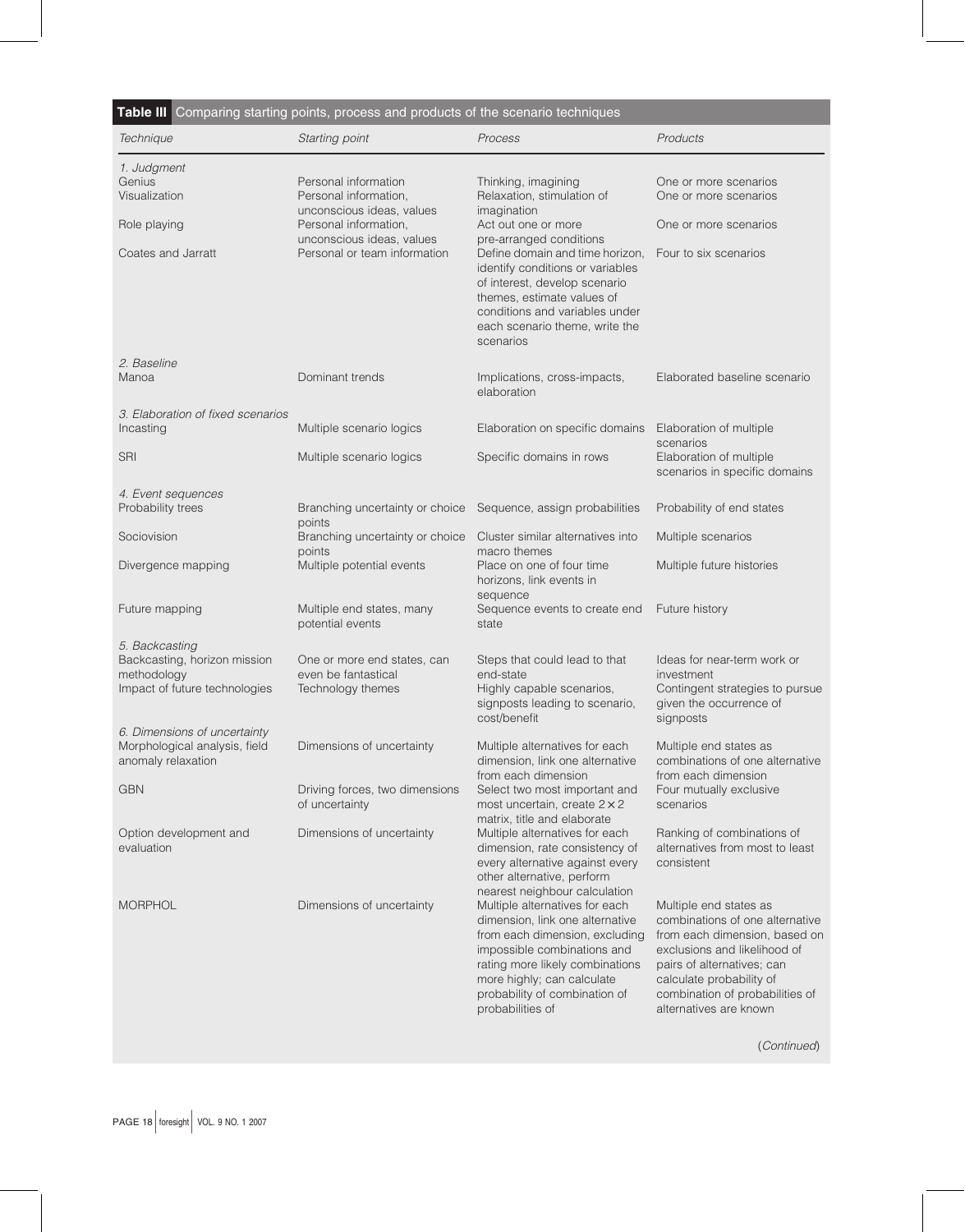# Table III

| Technique                                         | Starting point                                | Process                                                                                                                                                                                         | Products                                              |
|---------------------------------------------------|-----------------------------------------------|-------------------------------------------------------------------------------------------------------------------------------------------------------------------------------------------------|-------------------------------------------------------|
| 7. Cross-impact analysis<br>Cross-impact analysis | Potential future events or end<br>states      | Initial probability of each,<br>contingent probabilities of each<br>given the occurrence of each<br>other, Monte Carlo simulation                                                               | Final probabilities of each event<br>or end state     |
| <b>IFS</b>                                        | Variables of future ends states               | High, medium, low values of the<br>variables, initial probability of<br>each range, cross-impact of<br>ranges from different variables<br>on each other, Monte Carlo<br>simulation              | Final probabilities of each range<br>of each variable |
| SMIC PROB-EXPERT                                  | Potential future events or end<br>states      | Initial probability of each,<br>contingent probabilities of each<br>given the occurrence of each<br>other, correction of contingent<br>probabilities for consistency,<br>Monte Carlo simulation | Final probabilities of each event<br>or end state     |
| 8. Modelling<br>Trend impact analysis             | Trend, one or more potential<br>future events | Estimate impact of event on<br>trend - time of initial impact,<br>max impact, time of max impact,<br>time of final impact                                                                       | Adjusted trend values                                 |
| Sensitivity analysis                              | Systems model with boundary<br>conditions     | Enter multiple plausible values<br>for each uncertain boundary<br>condition, possibly Monte Carlo<br>simulation                                                                                 | Range of plausible outcome<br>variable                |
| Dynamic scenarios                                 | Dimensions of uncertainty                     | Build system model for each<br>dimension, combine into one<br>overall model                                                                                                                     | Dynamic behavior associated<br>with each scenario     |

# Table IV Attributes of the scenario techniques Technique Basis Perspective Group Computer Difficulty 1-4 (4 hardest)

| <i>IGOI II IIQUG</i>                             | vaəiə          | I GISPECTIVE CILCUP |             |           | Compaign Dimeany 1-4 (4 hardest) |
|--------------------------------------------------|----------------|---------------------|-------------|-----------|----------------------------------|
| Genius                                           | Judgment       | Forward             | <b>No</b>   | <b>No</b> | 1.2                              |
| Visualization                                    | Judgment       | Forward             | Optional    | <b>No</b> | 2.3                              |
| Role playing                                     | Judgment       | Forward             | Required    | No.       | 2.2                              |
| Coates                                           | Judgment       | Forward             | Optional    | No.       | 2.3                              |
| Manoa                                            | Judgment       | Forward             | Optional    | <b>No</b> | 2.2                              |
| Incasting                                        | Judgment       | Forward             | Recommended | <b>No</b> | 2.5                              |
| <b>SRI</b>                                       | Judgment       | Forward             | Optional    | <b>No</b> | 2.3                              |
| Probability trees                                | Quantification | Forward             | Optional    | Optional  | 2.5                              |
| Sociovision                                      | Judgment       | Forward             | Optional    | <b>No</b> | 2.6                              |
| Divergence mapping                               | Judgment       | Forward             | Optional    | <b>No</b> | 2.2                              |
| Future mapping                                   | Judgment       | <b>Backward</b>     | Optional    | <b>No</b> | 2.6                              |
| Impact of future technologies                    | Judgment       | <b>Backward</b>     | Optional    | <b>No</b> | 2.8                              |
| Backcasting, horizon mission methodology         | Judgment       | <b>Backward</b>     | Optional    | <b>No</b> | 2.3                              |
| Morphological analysis, field anomaly relaxation | Judgment       | Forward             | Optional    | <b>No</b> | 2.3                              |
| <b>GBN</b>                                       | Judgment       | Forward             | Optional    | <b>No</b> | 2.6                              |
| Option development and evaluation                | Quantification | Forward             | Optional    | Required  | 3.0                              |
| <b>MORPHOL</b>                                   | Quantification | Forward             | Optional    | Required  | 2.5                              |
| Cross-impact analysis                            | Quantification | Forward             | Optional    | <b>No</b> | 2.5                              |
| <b>IFS</b>                                       | Quantification | Forward             | Optional    | <b>No</b> | 2.8                              |
| SMIC PROB-EXPERT                                 | Quantification | Forward             | Optional    | <b>No</b> | 2.3                              |
| Trend impact analysis                            | Quantification | Forward             | Optional    | Optional  | 2.5                              |
| Sensitivity analysis                             | Quantification | Forward             | Optional    | Required  | 3.3                              |
| Dynamic scenarios                                | Judgment       | Forward             | Optional    | Optional  | 2.8                              |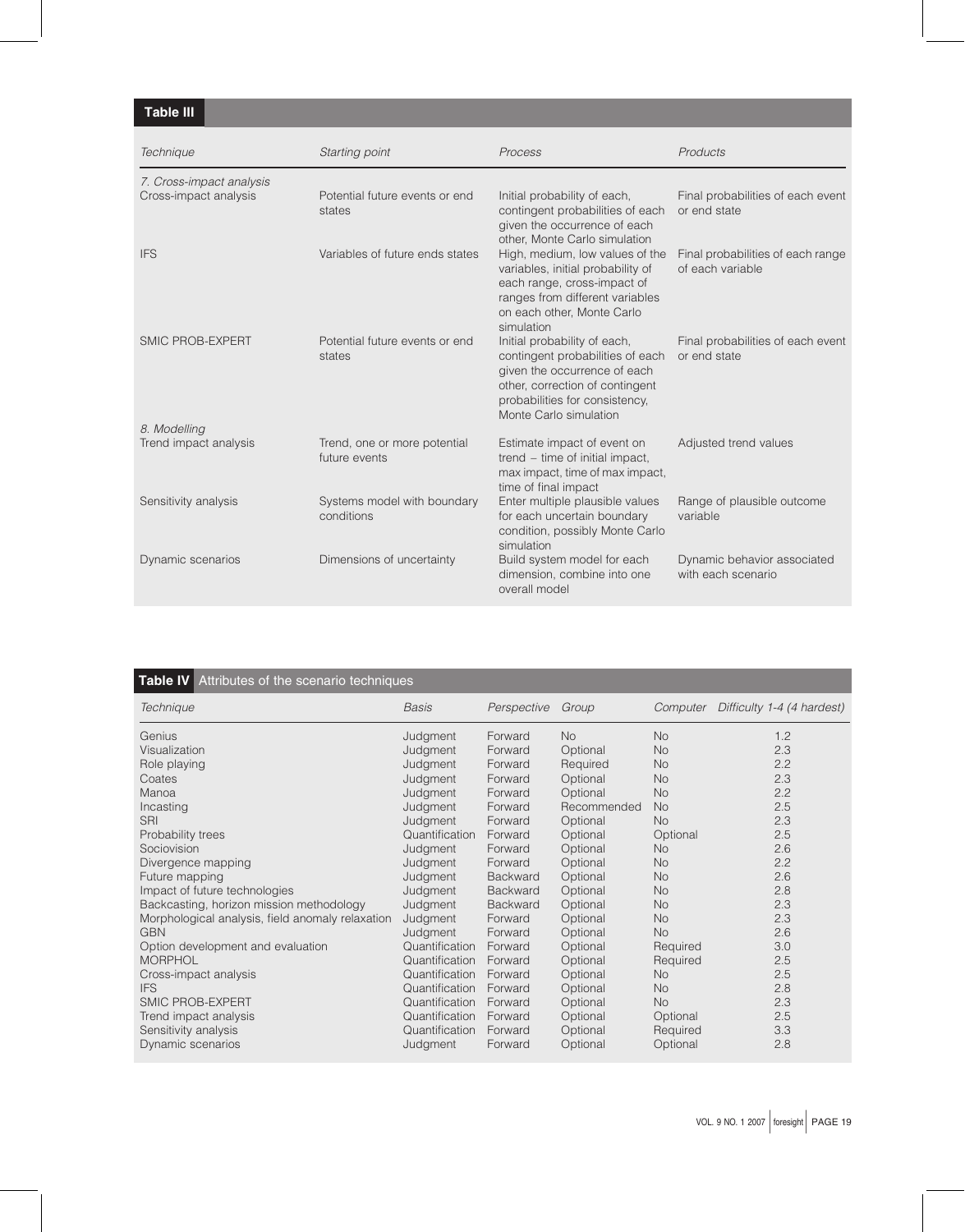| <b>Table V</b> Advantages and disadvantages of the scenario techniques |  |
|------------------------------------------------------------------------|--|
|------------------------------------------------------------------------|--|

| Technique                                                                                                                                        | Advantages                                                                                                                                                                                                                                                                                                                                                                                                                                                                                                                                                                 | Disadvantages                                                                                                                                                                                                                                                                                                                                                                                |
|--------------------------------------------------------------------------------------------------------------------------------------------------|----------------------------------------------------------------------------------------------------------------------------------------------------------------------------------------------------------------------------------------------------------------------------------------------------------------------------------------------------------------------------------------------------------------------------------------------------------------------------------------------------------------------------------------------------------------------------|----------------------------------------------------------------------------------------------------------------------------------------------------------------------------------------------------------------------------------------------------------------------------------------------------------------------------------------------------------------------------------------------|
| 1. Judgment<br>(Genius, visualization, sociodrama,<br>Coates and Jarratt)                                                                        | Easy to do<br>Taps into intuitive understanding of the future<br>Genius, Coates and Jarratt - requires no<br>special training or preparation<br>Visualization, sociodrama - can lead to novel<br>insights and revelations                                                                                                                                                                                                                                                                                                                                                  | Difficult to do well<br>Opaque, not transparent<br>Genius, Coates and Jarratt - relies on the<br>credibility of the individual<br>Visualization, sociodrama - requires some<br>training and experience to do well; clients may<br>resist relaxation or dramatic techniques                                                                                                                   |
| 2. Baseline<br>(Trend extrapolation, Manoa, systems<br>scenarios, trend impact analysis)                                                         | Easiest for client/audience to accept because<br>generally expected already<br>Manoa - highly elaborated, creative, lots of<br>detail<br>Systems scenarios - shows dynamic<br>relationships among scenario elements<br>Trend impact - links events with trends                                                                                                                                                                                                                                                                                                             | No alternative scenarios proposed<br>Manoa, systems scenarios - futures wheel,<br>cross-impact, and causal models require<br>some training and experience to do well<br>Trend impact - requires judgment to estimate<br>impacts, best done with group of experts,<br>perhaps using Delphi                                                                                                    |
| 3. Elaboration of fixed scenarios<br>(Incasting, SRI matrix)                                                                                     | Easiest for client/audience participation<br>because scenario kernels/logics are done for<br>them<br>Provides in-depth elaboration of alternative<br>scenarios                                                                                                                                                                                                                                                                                                                                                                                                             | Generic scenario kernels/logics might not be<br>relevant to client/audience; therefore less<br>buy-in<br>SRI Matrix - many have an intuitive sense of<br>the best-case and worst-case scenarios<br>already; filling in the cells of the matrix with<br>many rows (domains) might become tedious                                                                                              |
| 4. Event sequences<br>(Probability trees, sociovision,<br>divergence mapping, future mapping)                                                    | Tells the story in the usual way, as a series of<br>events<br>If probabilities at each branch point are<br>known, can calculate the probability of<br>end-states                                                                                                                                                                                                                                                                                                                                                                                                           | Probability trees, sociovision - events/branch<br>points usually do not follow each other in a<br>fixed sequence<br>Divergence mapping - events are not always<br>easy to classify according to time horizon<br>Future mapping - pre-defined end-states and<br>events might not be relevant to the<br>client/audience                                                                        |
| 5. Backcasting<br>(Horizon mission methodology, impact<br>of future technologies)                                                                | Creative because it decreases the tendency to<br>extrapolate the future based on the past and<br>the present; therefore can provide new<br>insights<br>Also results in a sequence of events or<br>breakthroughs                                                                                                                                                                                                                                                                                                                                                            | Fantastical nature of the mission or end-state<br>might reduce buy-in for client/audience<br>Impact of Future Technologies - process for<br>developing signposts and recommendations<br>still opaque                                                                                                                                                                                         |
| 6. Dimensions of uncertainty<br>(Morphological analysis, field anomaly<br>relaxation, GBN, option development<br>and option evaluation, MORPHOL) | Best for considering alternative futures as a<br>function of known uncertainties<br>GBN -the right mix of technical sophistication<br>and ease of use for a professional audience<br>OD/OE - allows for the calculation of<br>consistency among different combinations of<br>alternatives (scenarios)<br>MORPHOL – allows for the reduction of<br>scenario combinations by the exclusion and<br>likelihood of some pairs of alternatives; also<br>allows for calculating the probabilities of<br>different scenarios if the probabilities of the<br>alternatives are known | Less creative because may not consider some<br>novel developments that are not currently<br>considered uncertain<br>GBN - almost impossible to fully characterize<br>the uncertainties of the future with just two<br>dimensions<br>OD/OE, MORPHOL - almost impossible to<br>make valid estimates of the compatibility or<br>influence of all alternatives against all other<br>alternatives |
| 7. Cross-impact analysis<br>(IFS, SMIC-PROB-EXPERT)                                                                                              | Calculates the final probabilities of alternatives<br>or end-states based on rigorous mathematical<br>procedure<br>SMIC - adjusts the matrix of conditional<br>probabilities for consistency with the laws of<br>probability<br>IFS - allows for quantitative analysis of<br>alternative future values of important variables                                                                                                                                                                                                                                              | Almost impossible to validly estimate the<br>conditional probabilities or impacts of all<br>alternatives against the others                                                                                                                                                                                                                                                                  |
| 8. Systems modeling<br>(Sensitivity analysis, dynamic<br>scenarios)                                                                              | Creates the best quantitative representation of<br>continuous variables that describe the future<br>state                                                                                                                                                                                                                                                                                                                                                                                                                                                                  | Difficult to validate the models without<br>complete historical data                                                                                                                                                                                                                                                                                                                         |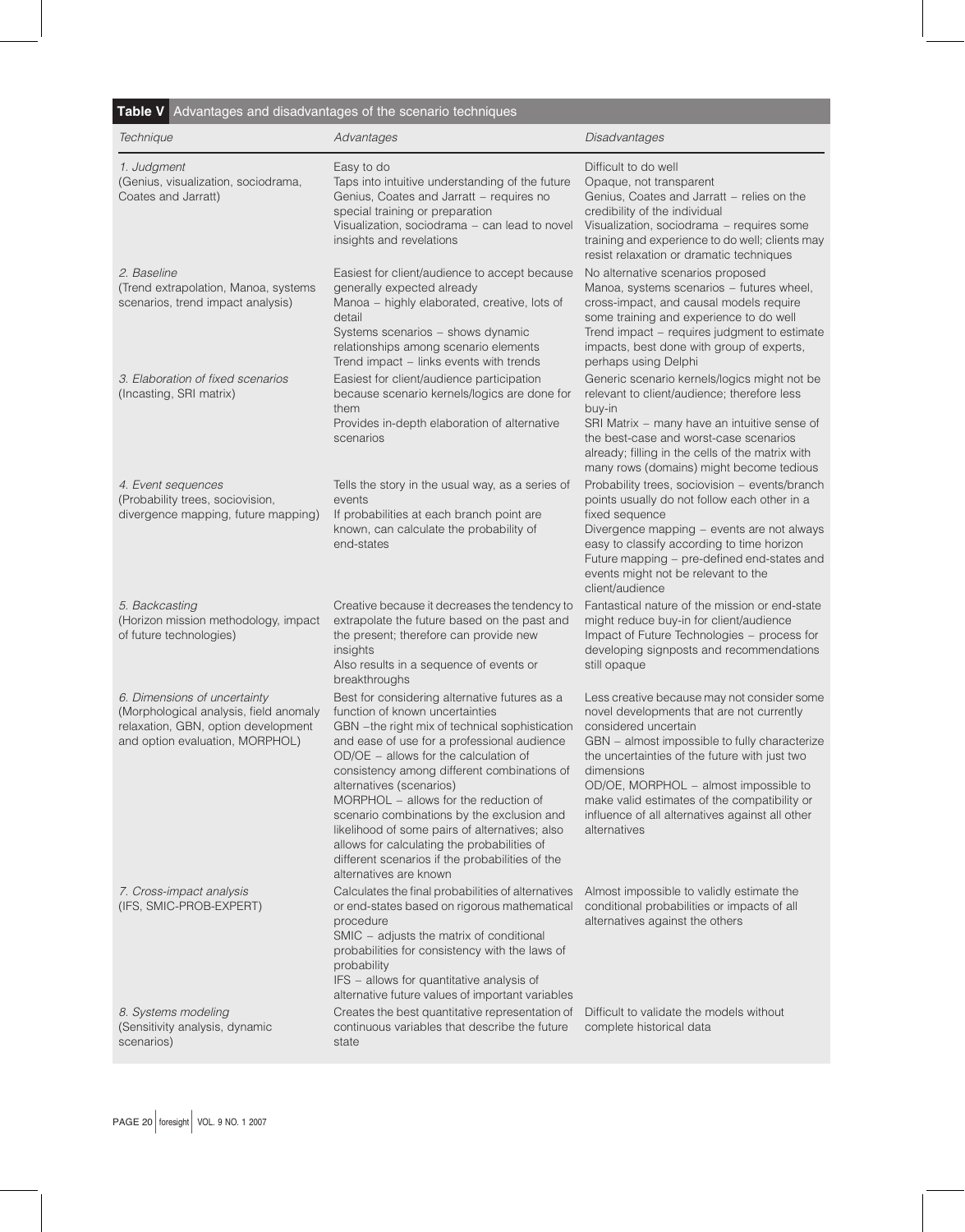- It is interesting to note that most techniques do not use computers to carry them out. Just a few of the quantitative methods rely on computers. It is perhaps an area of future opportunity to make greater use of software in crafting scenarios.
- **B** The three authors ranked the difficulty in learning to do the technique and the difficulty in carrying it out well. We used a scale of 1 to 4, with one being easiest and four being most difficult. The number represents the average of the three author's combined judgments.

We initially included a column on whether the scenarios were designed for descriptive or normative approaches, with descriptive attempting to describe how the realm of possibilities, with normative focusing on how a preferred scenario could emerge. It turned out that each technique could be adapted for one or the other, although it is fair to say that most applications of scenarios in practice are descriptive rather than normative. A contributing factor is that the creation of normative futures most often is address through visioning techniques.

Table V summarizes the advantages and disadvantages of the techniques. It is intended to help both practitioners and clients choose techniques that best fit the situation. We are hoping to demonstrate that there is a wide range of available techniques and move beyond the situation today in which the very excellent GBN technique has come to dominate.

#### Conclusion

Scenario development is the heart of futures studies. It is a key technique that distinguishes the work of professional futurists from other professions who deal with the future. With its popularity, however, has come confusion about what exactly scenario development is, and how futurists actually produce scenarios. This catalog of scenario techniques is an attempt to lay some of that confusion to rest. We trust that it moves the discussion forward, but it does not end it by any means. In fact, we hope to be able to discuss scenario techniques in a new and more precise fashion. Eventually, we trust the field will settle on a consensus list that we can use to describe and improve our practice.

#### **Notes**

- 1. Thanks to the many members of the Association of Professional Futurists who participated in an online discussion of these confusions and offered suggestions for addressing them.
- 2. Many authors also used the term methodology in place of method. We are not going to use that term in this way since methodology, as we all know from the Greek, is the study of a method (or technique), not its application. So this article is a methodological study of scenario techniques, not a study of the scenario methodologies.

#### **References**

Bell, W. (2003), Foundations of Futures Studies: Human Science for a New Era: History, Purposes, Knowledge, Transaction Publishers, New Brunswick, NJ.

Börjeson, L., Höjer, M., Dreborg, K., Ekvall, T. and Finnveden, G. ((in press), "Scenario types and techniques: towards a user's guide'', Futures.

Bradfield, R., Wright, G., Burt, G., Cairns, G. and Van Der Heijden, K. (2005), ''The origins and evolution of scenario techniques in long range business planning'', Futures, Vol. 37, pp. 795-812.

Buckley, J. and Dudley, T. (1999), ''How Gerber used a decision tree in strategic decision-making'', The Graziadio Business Report, available at: http://gbr.peperdine.edu/993/tree.html.

Burchsted, S. and Crews, C. (2003), ''Systemic scenarios: creating synergy through scenarios and systems thinking'', unpublished Master's thesis, University of Houston-Clear Lake, Clear Lake, TX.

Coates, J. (2000), ''From my perspective: scenario planning'', Technological Forecasting & Social Change, Vol. 65, pp. 115-23.

Cornish, E. (2005), Futuring: The Exploration of the Future, World Future Society, Washington, DC.

Covaliu, Z. and Oliver, R. (1995), ''Representation and solution of decision problems using sequential decision diagrams'', Management Science, Vol. 41 No. 12, pp. 1860-81.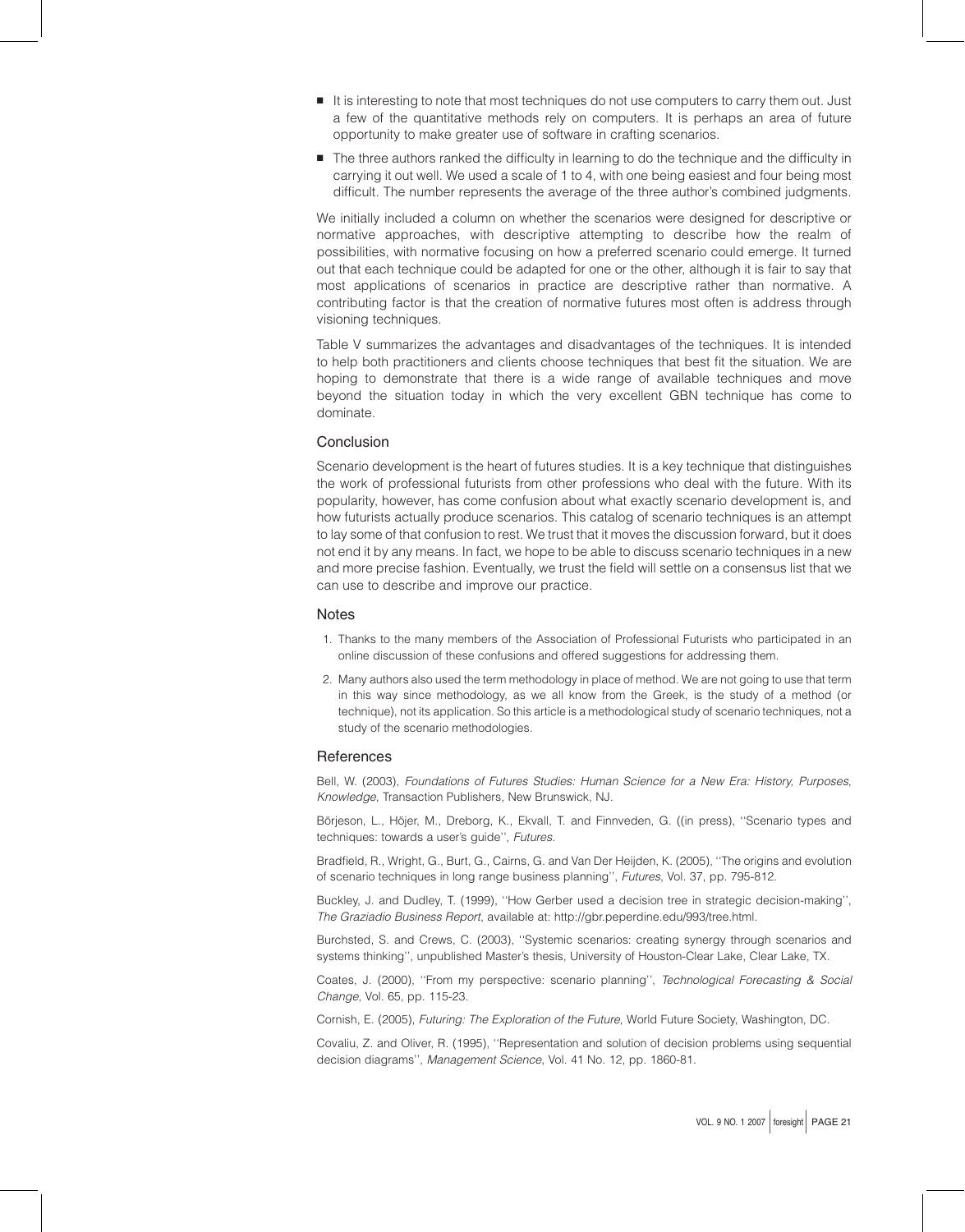Coyle, R.G. (2003), ''Morphological forecasting – Field Anomaly Relaxation (FAR)'', Futures Research Methodology (Version 2.0), AC/UNU Millennium Project, Washington, DC.

Coyle, R.G., Crawshay, R. and Sutton, L. (1994), ''Futures assessment by field anomaly relaxation'', Futures, Vol. 26 No. 1, pp. 25-43.

De Vries, J. (2001), ''Maximizing depth. (As described by Wendy Schultz)'', available at: www.infinitefutures.com/tools/sbdevries.shtml

Duczynski, G. (2000), ''A practitioner's experience of using field anomy relaxation (FAR) to craft futures'', Futures Research Quarterly, Winter, pp. 19-33.

Enzer, S. (1981), ''Exploring long-term business climates and strategies with Interax'', Futures, Vol. 13 No. 6, p. 469.

Eriksson, T. and Ritchey, T. (2002), ''Scenario development and force requirements. Using computerized morphological analysis'', available at: www.swemorph.com

Fahey, L. and Randall, R. (1997), Learning from the Future: Competitive Foresight Scenarios, John Wiley & Sons, New York, NY.

Fowles, J. (Ed.) (1978), Handbook of Futures Research, Greenwood Press, Westport, CT.

Godet, M. and Roubelat, F. (1996), ''Creating the future: The use and misuse of scenarios'', International Journal of Strategic Management Long Range Planning, Vol. 29 No. 2, pp. 164-71.

Godet, M., Monti, R., Meunier, F. and Roubelat, F. (2003), ''A tool-box for scenario planning'', Futures Research Methodology (Version 2.0), AC/UNU Millennium Project, Washington, DC.

Gordon, T. (2003a), ''Trend impact analysis'', in Glenn, J.C. (Ed.), Futures Research Methodology (Version 2.0), AC/UNU Millennium Project, Washington, DC.

Gordon, T. (2003b), ''Interactive scenarios'', Futures Research Methodology (Version 2.0), AC/UNU Millennium Project, Washington, DC.

Harman, W. (1976), An Incomplete Guide to the Future, San Francisco Book Company, San Francisco, CA.

Hawken, P., Schwartz, P. and Ogilvy, J. (1982), Seven Tomorrows: Toward a Voluntary History, Bantam Books, New York, NY.

Hines, A. and Bishop, P. (2006), Thinking about the Future: Guidelines for Strategic Foresight, Social Technologies, Washington, DC.

Hojer, M. and Mattsson, L. (1999), ''Historical determinism and backcasting in future studies'', paper presented at The Conference on Urban Transport Stems, Lund.

Jarva, V. (2000), ''Gender sensitive scenario dramas with grassroots people'', paper presented at the WFSF Methodology Seminar, University of Helsinki, Helsinki.

Kahn, H. (1962), Thinking about the Unthinkable, Avon Books, New York, NY.

Kahn, H. (1979), World Economic Development: 1979 and Beyond, Westview Press, Boulder, CO.

Lisewski, M. (2002), Project Proposal Influence Diagrams in Think Tools, Think Tools, Munich.

Markley, O.W. (1988), ''Using depth intuition in creative problem solving and strategic innovation'', The Journal of Creative Behavior, Vol. 22 No. 2, pp. 65-100.

Mason, D. (2003), "Tailoring scenario planning to the company culture", Strategy & Leadership, Vol. 31 No. 2, pp. 25-8.

Micic, P. (2003), Der ZukunftsManager, Haufe, Munich.

Millett, S. (2003), ''The future of scenarios: challenges and opportunities'', Strategy & Leadership, Vol. 31 No. 2, pp. 16-24.

Rhyne, R. (1974), ''Technological forecasting within alternative whole futures projections'', Technological Forecasting and Social Change, Vol. 6, pp. 133-62.

Rhyne, R. (1981), ''Whole-pattern futures projection using field anomaly relaxation'', Technological Forecasting and Social Change, Vol. 19, pp. 331-60.

Rhyne, R. (1995), ''Field anomaly relaxation: the arts of usage'', Futures, Vol. 27 No. 6, pp. 657-74.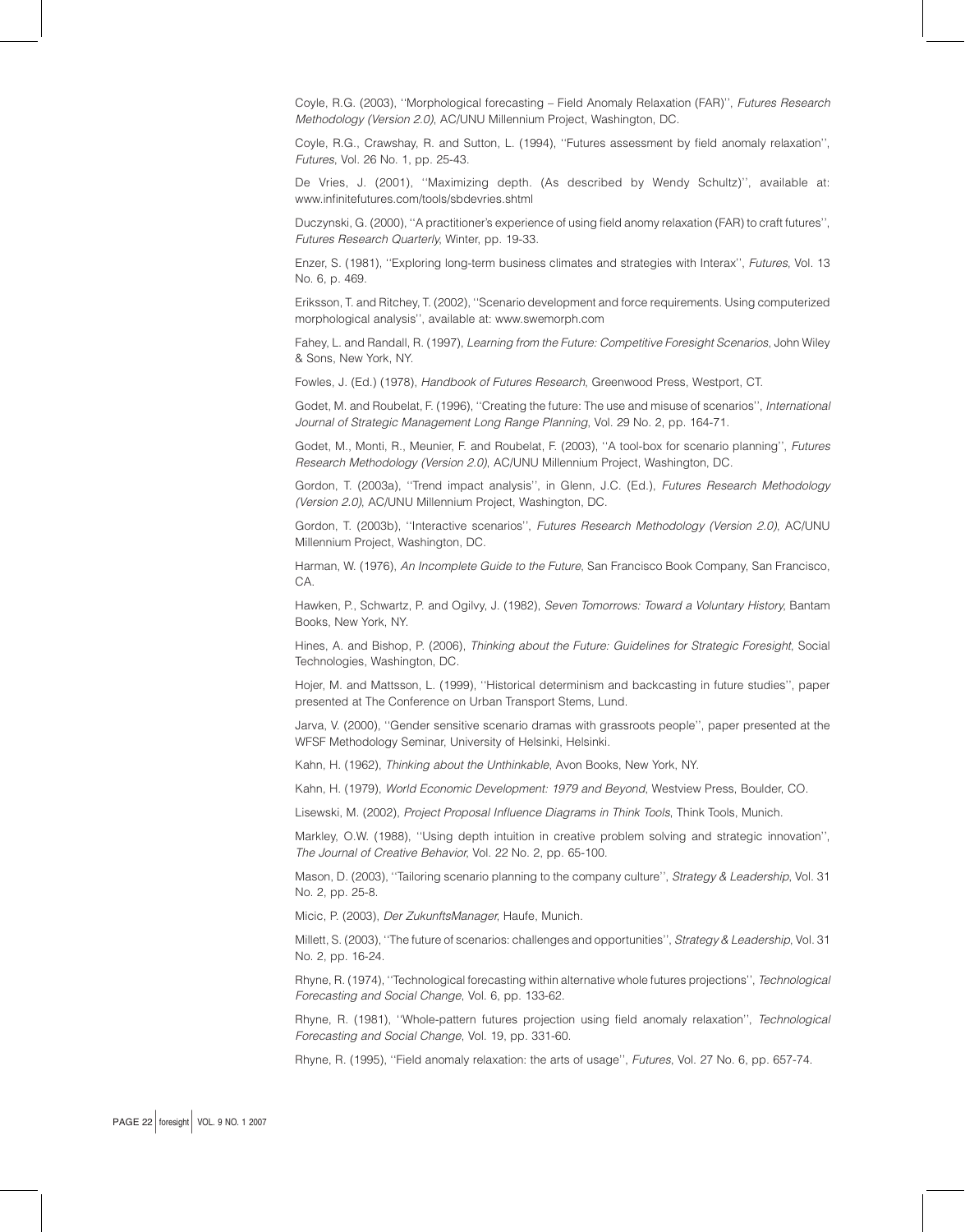Ringland, G. (1998), Scenario Planning Managing for the Future, John Wiley & Sons, Chichester.

Robinson, J. (1990), "Futures under glass: a recipe for people who hate to predict", Futures, Vol. 22 No. 8, pp. 820-3.

Saltelli, A. (2004), ''Global sensitivity analysis'', European Commission Joint Research Centre of Ispra, Italy, tutorial lecture for the International Conference on Sensitivity Analysis, Sante Fe, New Mexico, 8-11 March.

Schultz, W. (1993), ''Scenario building: the Manoa approach'', available at: www.infinitefutures.com/ tools/sbmanoa.shtml (accessed August 2006).

Schultz, W. (n.d.a), ''Exploring possible alternative futures'', available at: www.infinitefutures.com/tools/ inclassic.shtml (accessed January 2006).

Schultz, W. (n.d.b), ''Scenario incasting: exploring possible alternative futures'', available at: www.infinitefutures.com/tools/inclassic.shtml (accessed January 2006).

Schwartz, P. (1991), The Art of the Long View, Doubleday/Currency, New York, NY.

Slaughter, R. (Ed.) (2005), The Knowledge Base of Futures Studies, Professional edition CD-ROM, Foresight International, Indooroopilly.

Strong, R. (2006), ''A new way to plan for the future'', draft manuscript prepared for Hawaii International Conference on Systems Science, January.

Van der Heijden, K. (1996), Scenarios: The Art of Strategic Conversation, John Wiley & Sons, New York, NY.

Van Notten, P., Rotmans, J., van Asselt, M. and Rothman, D. (2003), ''An updated scenario typology'', Futures, Vol. 35, pp. 423-43.

Ward, E. and Schriefer, A.E. (2003), ''Dynamic scenarios: systems thinking meets scenario planning'', in Fahey, L. and Randall, R.M. (Eds), *Learning from the Future*, John Wiley & Sons, New York, NY, pp. 140-56.

Woodgate, D. and Pethrick, W. (2004), Futures Frequencies, Fringecore, Austin, TX.

### Further reading

Acar, W. (1983), Toward a Theory of Problem Formulation and the Planning of Change: Causal Mapping and Dialectical Debate in Situation Formulation, University Microfilm International, Ann Arbor, MI.

Aligica, P.D. (2003), ''Analytic narratives and scenario building'', Futures Research Quarterly, Summer, pp. 57-71.

Bishop, P. (1996), Scenario Development Handbook, prepared for Dade County, FL.

Chermack, T. (2002), ''The mandate for theory in scenario planning'', Futures Research Quarterly, Summer, pp. 25-8.

Chermack, T.J. and Lynham, S.A. (2004), ''Scenario planning in critical science research'', Futures Research Quarterly, Summer, pp. 41-60.

(The) Dryden Press (1998), ''Sensitivity analysis slides 12-17'', available at: www.humboldt.edu/~sm5/ba360/12/sld012.htm (accessed January 2006).

Flowers, B.S. (2003), ''The art and strategy of scenario writing'', Strategy & Leadership, Vol. 31 No. 2, pp. 29-33.

Fontela, E.G. (2000), ''Forefront: bridging the gap between scenarios and models'', foresight, Vol. 2 No. 1, pp. 10-14.

Gargantzas, N. and Acar, W. (1995), Scenario-driven Planning: Learning to Manage Strategic Uncertainty, Quorum Books, Westport, CT.

GBN (n.d.), ''Scenarios'', available at: www.gbn.com/AboutScenariosDisplayServlet.srv (accessed January 2006).

Glenn, J.C. (2003), ''Genius forecasting, intuition, and vision'', Futures Research Methodology (Version 2.0), AC/UNU Millennium Project, Washington, DC.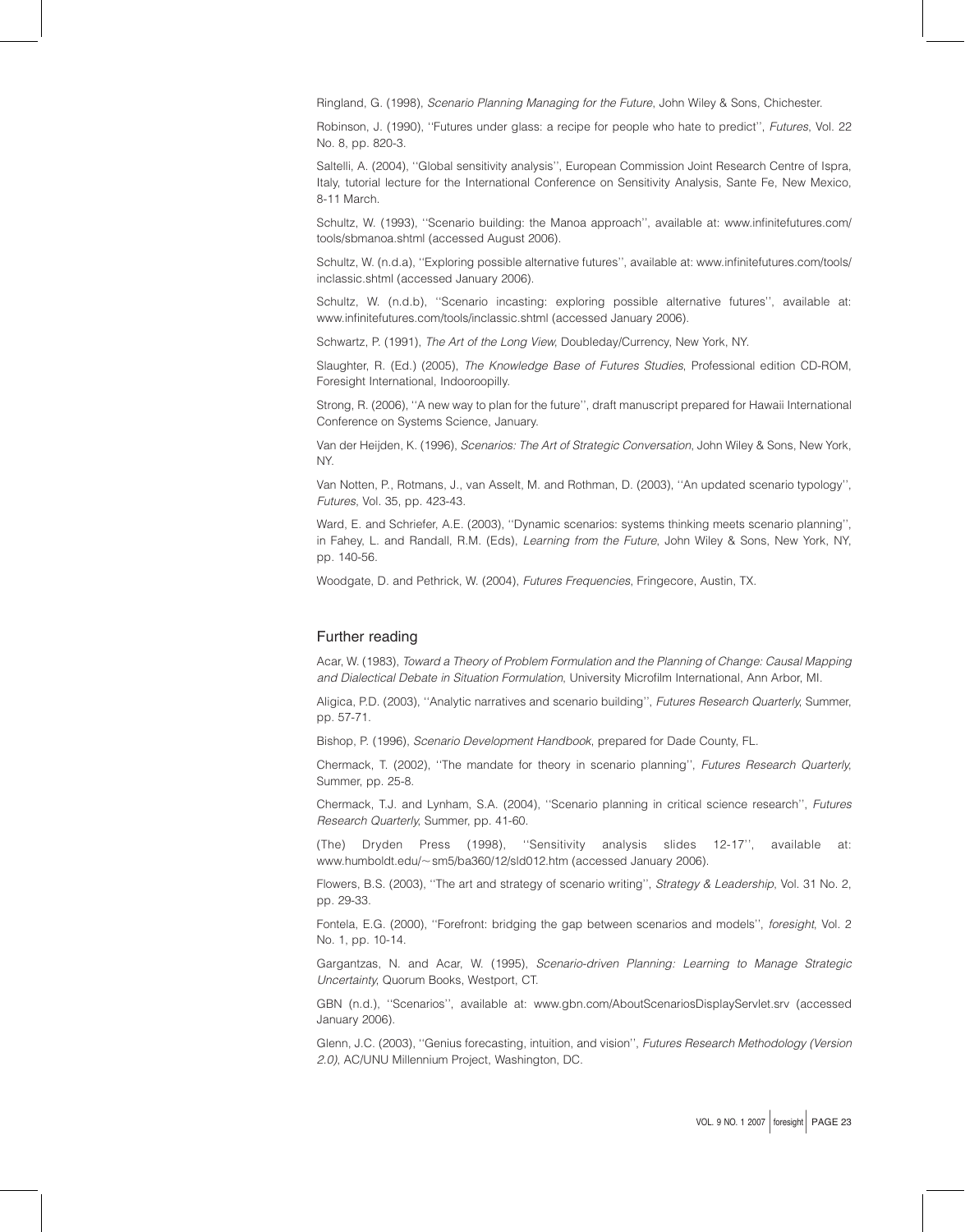Glenn, J.C. and Gordon, T. (2003a), ''Introduction to the futures research methods'', Futures Research Methodology (Version 2.0), AC/UNU Millennium Project, Washington, DC.

Glenn, J.C. and Gordon, T. (2003b), "Scenarios", Futures Research Methodology (Version 2.0), AC/UNU Millennium Project, Washington, DC.

Godet, M. (2000), ''Forefront: how to be rigorous with scenario planning'', foresight, Vol. 2 No. 1, pp. 5-9.

Godet, M. (2001), Creating Futures: Scenario Planning as a Strategic Management Tool, Economica, Paris.

Gordon, T. and Glenn, J. (2003), ''Integration, comparisons, and frontiers of futures research methods'', Futures Research Methodology (Version 2.0), AC/UNU Millennium Project, Washington, DC.

Heugens, P. and van Oosterhout, J. (2001), ''To boldly go where no man has gone before: integrating cognitive and physical features in scenario studies'', Futures, Vol. 33, pp. 861-72.

Huss, W. and Honton, E. (1987), "Scenario planning: what style should you use?", Long Range Planning, Vol. 20 No. 4, pp. 21-9.

Kahn, H. (1990), "The use of scenarios", available at: www.hudson.org/index.cfm?fuseaction = publication  $deltaid = 2214$  (accessed June 2006).

Kahn, H. (1994), "Forecasting the future", available at: www.hudson.org/index.cfm?fuseaction = publication\_details&id =  $2729$  (accessed June 2006).

Keeney, R. (1982), ''Decision analysis: an overview'', Operations Research, Vol. 30 No. 5, pp. 803-38.

Khakee, A. (1999), "Participatory scenarios for sustainable development", *foresight*, Vol. 1 No. 3, pp. 229-40.

Lindgren, M. and Bandhold, H. (2003), Scenario Planning: The Link between Future and Strategy, Palgrave Macmillan, New York, NY.

Martelli, A. (2001), ''Scenario building and scenario planning: state of the art and prospects of evolution'', Futures Research Quarterly, Summer, pp. 57-70.

Mercer, D. (1997), ''Robust strategies in a day'', Management Decision, Vol. 35 No. 3, pp. 219-23.

Mietzner, D. and Reger, G. (2004), ''Scenario approaches: history, differences, advantages and disadvantages'', paper presented at EU-US Seminar: New Technology Foresight, Forecasting and Assessment Methods, Seville, May 13-14.

Mind Tools (n.d.), ''Decision theory and decision trees'', available at: www.psywww.com/mtsite/dectree. html (accessed June 2006).

Neumann, I. and Overland, E. (2004), ''International relations and policy planning: the method of perspectivist scenario building'', International Studies Perspectives, Vol. 5, pp. 258-77.

Ratcliffe, J. (2003), "Scenario planning: an evaluation of practice", Futures Research Quarterly, Winter, pp. 5-25.

Rausch, E. and Catanzaro, F. (2003), ''Simulation and games in futuring and other uses'', Futures Research Methodology (Version 2.0), AC/UNU Millennium Project, Washington, DC.

Russell, S. (n.d.), "Probability tree", available at: http://people.clarkson.edu/~russells/tc409/home.html (accessed January 2006).

Schacter, R.D. (1986), ''Evaluating influence diagrams'', Operations Research, Vol. 34 No. 6, pp. 871-82.

Schoemaker, P. (1993), ''Multiple scenario development: its conceptual and behavioral foundation'', Strategic Management Journal, Vol. 14 No. 3, pp. 193-213.

Schwab, P., Cerutti, F. and von Reibnitz, U.H. (2003), ''Foresight – using scenarios to shape the future of agricultural research'', foresight, Vol. 5 No. 1, pp. 55-61.

Smith, E., Szidarovszky, F., Karnavas, W. and Bahill, A. (2006), ''A. sensitivity analysis: a powerful system validation tool, systems and industrial engineering'', available at: www.sie.arizona.edu/sysengr (accessed June 2006).

Smith, J., Holtzman, S. and Matheson, J. (1993), ''Structuring conditional relationships in influence diagrams'', Operations Research, Vol. 41 No. 2, pp. 280-97.